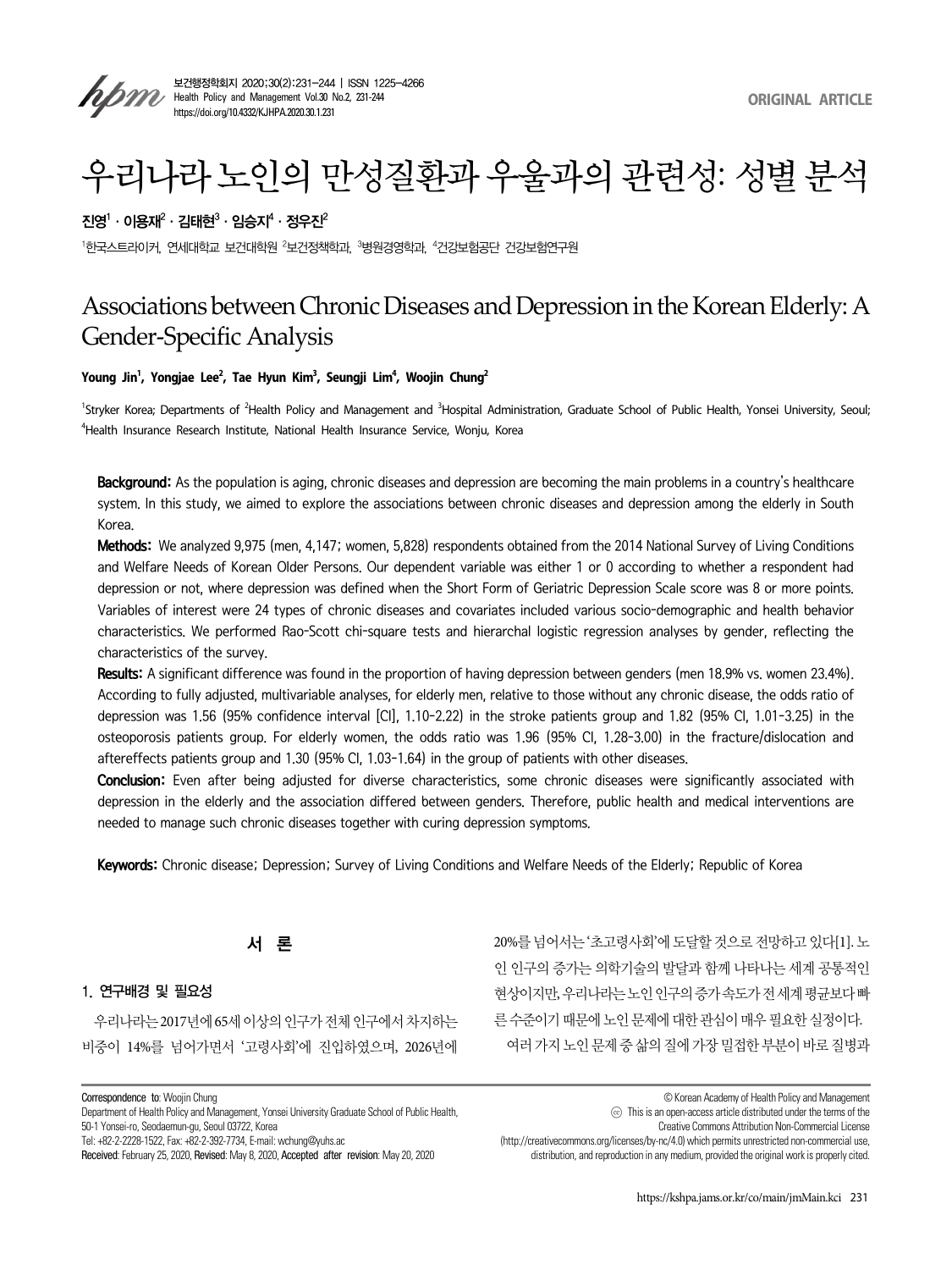관련된 부분이다. 특히 만성질환은 한국인의 5대 사망원인 중 하나로 노인 인구의 전체 사망률의 70%에 달한다[2]. 우리나라 노인들의 만 성질환 실태를 살펴보면, 노인들 중 89.2%가 의사로부터 진단받은 한 가지 이상의 만성질환을 가지고 있었으며, 만성질환을 2개 이상 지니 고 있는 복합환자는 69.7%로 그 비중이 상당히 높았다[3]. 또한 만성 질환 환자들의 증가는 사회적으로 비용의 부담을 증가시킬 수 있다. 2018년 건강보험 진료비 통계자료에 따르면, 65세 이상 인구 비율은 전체의 13.9%이지만 총 진료비는 31조 1,462억 원으로 전체의 40%이 며 65세 이상 노인의 1인당 연간 진료비는 약 456만 원으로 전체 1인 당 연간 진료비 약 152만 원의 약 3배이다[4]. 만성질환은 질병의 특성 상 영구적이고 신체적 불편함을 동반하는 경우가 많아서 지속적인 치 료와 관리가 요구되는데, 만약 적절한 치료가 동반되지 않으면 사회 적 활동에 제약이 따르게 된다. 또한 심리적인 불안이 건강에 표출되 어 정신건강에 영향을 미쳐 삶의 질을 떨어뜨릴 수 있다[5].

노인의 우울증 또한 주요 노인 문제 중 하나이다. 우울증은 그 자체 가 질병으로의 특성과 더불어 간접적으로 영향을 주는 부분까지 아주 중요한 전 세계적인 보건 이슈가 되고 있다[6]. 우울증의 사회적인 문 제는 특히 독거 노인이나 상대적으로 사회와의 괴리가 심해지는 노인 인구에서 나타날 가능성이 높다. 건강보험심사평가원 자료에 따르면 2015년 우울증으로 병원을 찾은 68만 명 중 65세 이상 노인이 차지하 는 비중은 33.0%로 22만 4,000명에 달했다. 2011년 약 17만 5,000명에 서 약 4만 9,000명이 증가했으며 65세 이상 노인 우울증 환자가 최근 5 년간 매년 연평균 6.4% 증가해 다른 연령대에 비해 상대적으로 상승 폭이 높은 것으로 나타났다. 우울증은 다른 신체질환의 발병위험을 높여 복합적으로 작용할 수 있으며, 이로 인해 사망률을 증가시킬 수 있다. 이는 자살과도 연관이 깊어 자살시도의 위험성을 높이는 것으 로 알려져 있다[7-9].

이와 같이 노인의 우울증은 만성질환과 더불어 노인의 삶의 질을 하락시키는 위험한 질병으로 인식되고 있다. 우울증과 만성질환의 복합적인 관계는 여러 선행논문에서 이미 많은 연구가 진행되었다. 선행논문의 의료사회학자들은 유전자나 노화에 의한 생물학적 요인 만으로는 설명될 수 없으며, 사회경제적 지위와 같은 사회적 요인을 함께 고려할 것을 지적했다[10]. 또한 선행연구에서도 노인의 우울에 영향을 미치는 것으로 확인된 변수는 성별[11], 혼인상태, 교육, 인지 상태, 신체상태[12], 월평균 소득[13-15], 현재 흡연상태, 운동, 주관적 건강상태[16], 만성질환 개수, 종교, 일상생활활동, 영양상태[17] 등 으로 다양한 인구사회적 요인과 건강행태, 기능수준, 사회적 지지 등 매우 다양한 변수들에 의해 영향을 받는 것으로 보고했다.

또한 노인의 우울증은 남녀 간 유의미한 차이를 보였다. 2016년도 정신질환실태 역학조사에 따르면[18], 우울증 평생 유병률은 남성 3.0%, 여성 6.9%로 여성이 남성보다 2배 이상 높았으며 우울증으로 병원을 찾은 환자 중 65세 이상 남성노인은 10.6%, 여성노인은 24.7% 로 여성노인이 약 2배 높았다[18]. 그리고 2014년 노인실태조사 결과 에 따르면 조사된 65세 이상 노인 중 남성노인은 26.1%, 여성노인은 38.1%가 우울증상을 경험하였다. 이와 같이 대부분의 선행연구에서 여성노인이 남성노인에 비해 우울경험이 높으며 성별 간 우울증상이 차이가 있다는 것을 확인할 수 있다[11,19,20]. 노인의 기대수명이 2015년 기준 남성 79세, 여성 85.2세로 여성노인의 평균수명은 남성 노인보다 길지만 교육수준, 경제상태 등은 남성보다 취약하며 고령 자 비율이 여성에게서 더 높기 때문에 만성질환을 경험할 확률이 더 높기도 하다. 또한 남녀 간 사회에서의 역할행동에 대한 기대가 다르 므로 남성노인과 여성노인을 구분하여 성별 차이에 따른 만성질환과 우울과의 관련성을 확인하는 것은 의미가 있다고 할 수 있다.

이와 같이 노인의 우울과 관련된 연구는 보건, 복지 및 경제사회분 야 등 여러 분야와 밀접하게 관련이 되어 있다. 선행연구에서 다양한 인구사회적 변수, 건강행태 변수 등을 통제한 연구가 다수 존재하지 만, 특정 만성질환 유병 노인이나 도시나 농촌 등 특정 지역단위에 한 정된 경우가 많았기에 우리나라 노인인구에 대한 전국규모의 조사인 노인실태조사 결과를 바탕으로 다양한 변수를 통제한 상황에서 보다 노인 우울과 다양한 만성질환과의 관련성을 보다 체계적으로 살펴보 고자 하였다[21,22]. 또한 성별의 특성에 따른 결과의 차이를 보다 세 밀하게 분석하기 위해 본 연구에서는 성별로 나누어 우리나라 남녀 노인의 우울과 만성질환과의 관련성을 살펴보고자 한다. 이를 통해 보건의료비용의 효율적 지출과 노인뿐만 아니라 가족의 삶의 질을 향 상시키고 지역사회 및 국가 전체적으로 경제적, 사회적 손실을 줄일 수 있는 정책 마련을 위한 기초 정보를 제공하고자 한다.

# 방 법

# 1. 연구설계

본 연구는 65세 이상 노인을 대상으로 성별에 따라 만성질환 유병 여부에 따른 우울의 관련성을 분석하고자 하였다. 3개월 이상 만성질 환을 가지고 있는지 여부에 따라 질환의 유병 여부를 분류하였으며, 순환기 질환, 내분비계 질환, 근골격계 질환, 감각계 질환, 소화기 질 환, 비뇨생식기 질환, 기타 등 총 30개 그룹의 만성질환을 포함하였다. 또한 선행연구를 바탕으로 인구사회적 요인(성, 연령, 혼인상태, 교육 수준, 가구형태, 가구소득, 거주지역, 세대유형, 소득수준, 사회보장 급여, 종교, 경제활동상태, 거주지역, 배우자관계 만족도, 자녀관계 만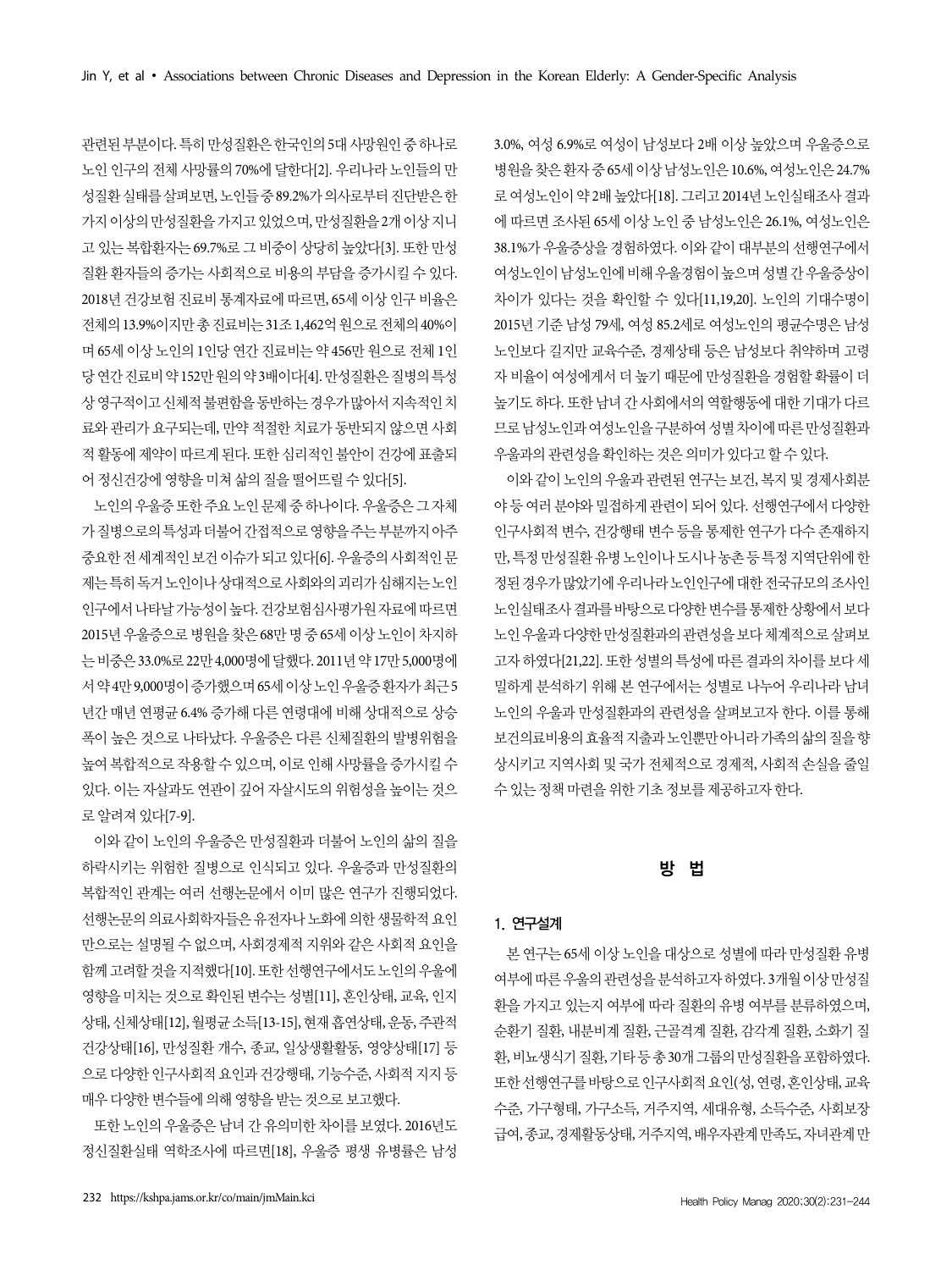족도, 친구 · 지역사회관계 만족도)과 건강행태요인(흡연, 음주, 신체 활동, 체질량지수, 일상생활활동수행능력(activities of daily living, ADL), 수단적 일상생활활동수행능력(instrumental activities of daily living, IADL), 낙상, 영양상태, 만성질환 개수, 주관적 건강상태)을 단 계별로 보정하였다. 연구의 개념적 틀은 다음과 같다.

본 연구는 연구에 대한 윤리적 고려를 위하여 연세대학교 생명윤리 심의위원회(Institutional Review Board)의 승인(과제번호: Y-2017- 0066)을 얻은 후 연구를 진행하였으며, 수집된 자료는 대상자에 대한 개인정보가 삭제된 데이터로 대상자의 익명성 및 기밀성이 보장되는 연구이다.

#### 2. 연구대상 및 자료

본 연구는 보건복지부에서 주관하고 한국보건사회연구원에서 실 시한 노인실태조사를 이용하여 분석하였다. 노인실태조사는 한국 노 인의 다각적인 생활 현황 및 욕구를 파악하고 노인 특성의 변화추이 를 예측함으로써 노인 관련 정책개발을 위한 기초자료를 제공하는 것 을 목적으로 하고 있다. 본 연구의 연구대상자 선정과정은 다음과 같 다. 2014년 노인실태조사의 전체 참여자는 전국 기준 975가구의 만 65 세 이상 10,451명으로 남성 4,282명, 여성 6,169명이었다. 종속변수인 우울상태에 영향을 줄 수 있다고 판단되는, 의사로부터 우울증 진단 을 반은 후 현재 우울증 유병 중인 대상자 289명을 제외하였다. 혼인 상태에서 '기타'라고 응답한 3명, 종교에 대한 질문에 응답하지 않은 1 명, 자녀관계 만족도 질문에 응답하지 않은 2명, 주관적 건강상태에

#### **Table 1.** Questions of depression scale

| 1. Are you generally satisfied with your current life?                |
|-----------------------------------------------------------------------|
| 2. Have you lost much of your activity or motivation these days?      |
| 3. Do you think you are living in vain?                               |
| 4. Is life often boring?                                              |
| 5. Do you usually feel refreshed?                                     |
| 6. Do you feel uneasy because you have an ominous affair?             |
| 7. Are you generally happy?                                           |
| 8. Do you often feel desperate?                                       |
| 9. Do not want to go outside and want to stay at home?                |
| 10. Do you feel that your memory is worse than others of similar age? |
| 11. Do you enjoy being alive now?                                     |
| 12. Do you feel that I am now a worthless person?                     |
| 13. Do you have good memory?                                          |
| 14. Do you feel that you have no hope now?                            |
| 15. Do you think you are worse than others?                           |

Each respondent is allowed to choose "yes" or "no" as an answer to a question of how the respondent has felt over the past week, and score 1 is given point for each answer "yes" in the Short Form of Geriatric Depression Scale.

대한 질문에 응답하지 않은 169명과 우울상태에 대한 질문에 대한 무 응답자 12명을 포함하여 총 476명을 결측 처리하였다. 최종적으로 본 연구에서 분석을 위해 사용된 대상자는 총 9,975명으로 남성 4,147명 과 여성 5,828명이다.

### 3. 변수 선정 및 정의

#### 1) 종속변수: 우울

본 연구에서는 65세 이상 노인의 만성질환과 우울과의 관련성을 파 악하기 위해 대상자의 우울상태 여부를 종속변수로 선정하였다. 우 울은 Yesavage 등[23]이 노인의 우울 정도를 측정하기 위해 개발한 노 인우울척도(Geriatric Depression Scale)의 한국어 단축형 노인우울척 도(The Short Form of Geriatric Depression Scale)로 측정하였다. 총 15문항으로 구성되어 있으며(Table 1), 각 문항은 이분척도(1, 예; 0, 아니오)의 형태로 응답하도록 되어 있어 총점이 높을수록 우울정도 가 높으며 0–15점으로 측정한 결과에서 평점 8점 이상을 우울군으로 나머지는 비우울군으로 정의하였다[24].

#### 2) 독립변수

# (1) 주요관심변수: 만성질환

만성질환은 질환별로 원인과 진행과정, 중증도 및 결과가 다양하기 때문에 통일된 정의는 없으나 세계보건기구(World Health Organization)에서는 만성질환은 사람 간 전파가 없는 비감염성 질환 (non-communicable diseases)으로 질병의 진행속도가 완만한 것으 로 특징짓고 있으며, 미국 질병관리 및 예방센터(Centers for Disease Control and Prevention)는 "전염성이 아닌 질환으로 장기적이며, 즉 각적으로 치료되지 않고, 완치가 거의 불가능한 질병"으로 정의하고 있다[25].

2014년 노인실태조사에서는 만성질환상태는 조사대상자가 조사 기준일에서 3개월 이전부터 그 질병을 앓고 있었다고 하는 경우, 질병 의 형태가 통상적으로 3개월 이상의 기한을 요하는 만성질환인 경우, 모든 만성질환은 그로 인한 활동제한과 치료 여부와 관계없이 모두 포함하였으며, 의사의 진단을 받았더라도 의사의 진단명을 기억하지 못 하는 경우에는 노인들이 응답한 질병명 또는 증상에 따라 분류하였다.

만성질환의 종류는 기준에 따라 다양한데, 주요한 만성질환으로 심 장질환, 뇌졸중, 암, 당뇨병, 관절염, 만성호흡기 질환을 들 수 있으며 이외에도 정신질환, 시각 및 청각손상 등이 포함된다[26,27]. 본 연구 에서는 선행연구를 참고하여 2014년 노인실태조사 만성질환 항목으 로 조사된 질환 모두를 대상으로 하였다[21,28-30]. 만성질환은 1–29 번까지 구체적인 질환별로 3개월 이상 앓고 있는 만성질환이 있는가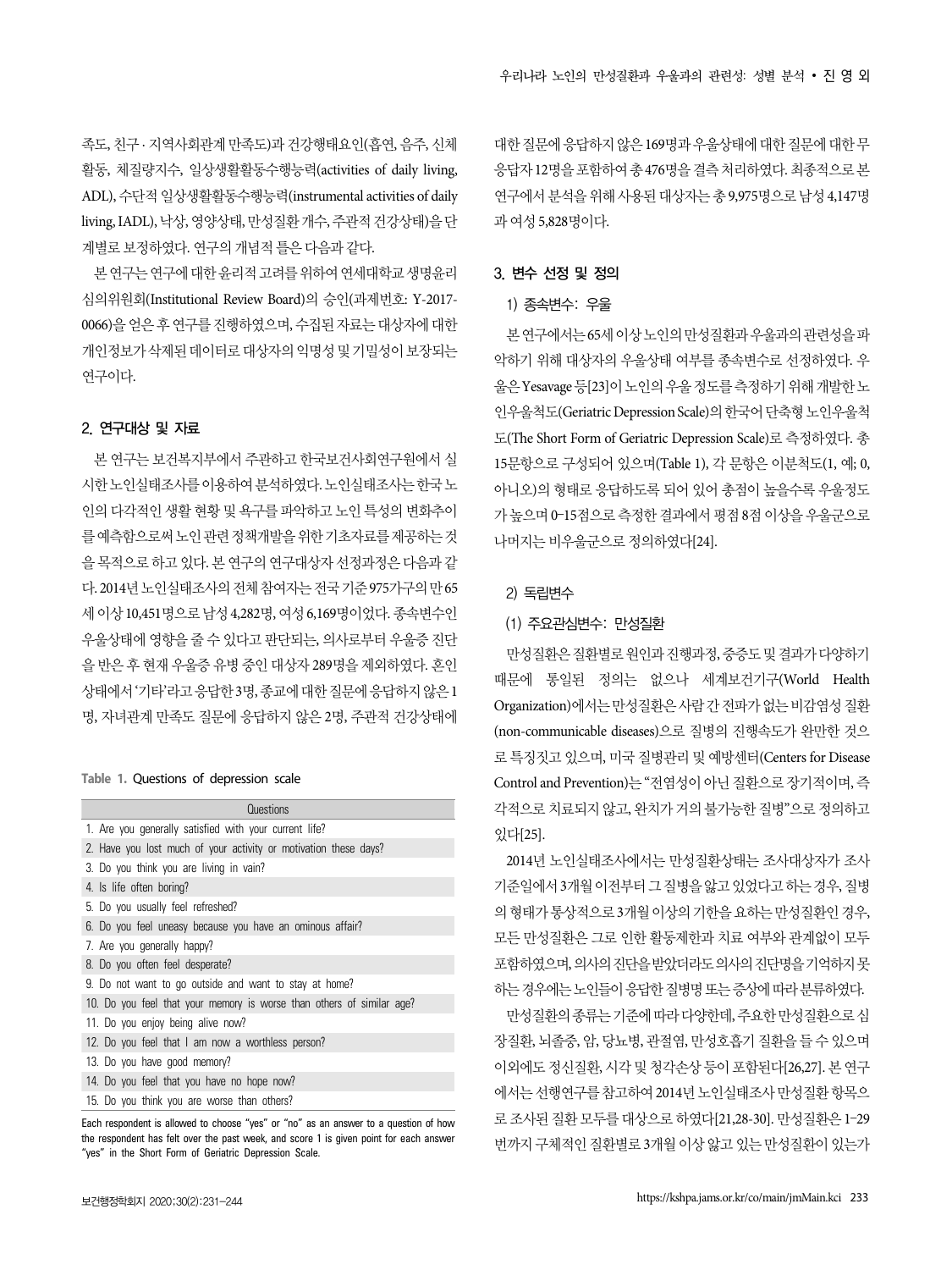를 묻고, 질환명이 제시되어 있지 않은 만성질환이 있는 경우는 30번 에서 응답자 판단에 가장 대표적인 질환 1개에 대해서 구체적인 질환 명을 기록하도록 하였다. 만성질환을 가지고 있는 사람을 대상으로 그 질환의 의사진단 여부와 치료 여부를 파악하였으며 조사된 만성질 환은 다음과 같다.

- 순환기 질환: 고혈압, 뇌졸증(중풍, 뇌경색), 고지혈증, 협심증, 심 근경색증, 기타 심장질환(심부전증, 부정맥 등 포함)
- 내분비계 질환: 당뇨병, 갑상선질환
- 근골격계 질환: 골관절염 또는 류머티즘 관절염, 골다공증, 요통, 좌골신경통
- 호흡기 질환: 만성기관지염 · 폐기종, 천식, 폐결핵, 결핵
- 감각계 질환: 백내장, 녹내장, 만성중이염
- 암: 암(악성 신생물)
- 소화기 질환: 위십이지장궤양, 간염, 간경변
- 비뇨생식기 질환: 만성신부전증, 전립선비대증, 요실금, 성병(매 독 등)
- 기타: 빈혈, 피부병, 우울증, 치매, 골절, 탈골 및 사고 후유증, 기타 질병(구체적인 질병명은 미공개)

본 연구에 사용된 만성질환은 대상자가 주관적으로 인지하여 스스 로 판단한 것이 아니라 의학적으로 인정되는 질병을 의사로부터 진단 을 받고 연구 참여 시 유병 중인 질환이다. 30개 만성질환 중 의사진단 질환 환자 수가 100명 미만인 매우 적은 수로 확인된 만성기관지염 · 폐기종과 폐결핵 · 결핵은 호흡기계 질환군으로, 간염과 간경변은 간 질환군으로 재분류하였으며, 만성신부전증, 전립선비대증, 요실금, 성병은 비뇨기질환군으로 재분류하였다. 의사진단 우울증은 종속변 수인 우울에 영향을 줄 수 있기에 제외되어 총 30개 만성질환 그룹을 최종적으로 24개 그룹으로 재분류하였다.

#### 2) 통제변수

본 연구에서는 인구사회요인(성별, 연령, 혼인상태, 교육수준, 가구 형태, 가구소득, 세대유형, 사회보장급여, 종교, 경제활동상태, 거주 지역, 자녀관계 만족도, 친구 및 지역사회관계 만족도)과 건강행태요 인(흡연, 음주, 체질량지수, 신체활동, ADL, IADL, 낙상, 영양상태, 만 성질환 개수, 주관적 건강상태)을 제 변수로 사용하였다. 그 중 자세히 설명할 부분은 다음과 같다.

먼저 인구사회적 요인에 관해서, 성별은 다수의 선행연구에서 남성 노인과 여성노인의 우울증상과의 관련성이 다르게 나타난 점과 변수 들이 상이한 점을 토대로 나누어 분석하였다[29-32]. 혼인상태는 건 강한 유배우, 건강하지 않은 유배우, 사별, 기타의 네 개 그룹으로 분류 하였으며 기타 그룹에는 미혼, 이혼, 별거 등을 포함시켰다. 가구형태 는 노인독신가구, 노인부부가구, 자녀동거 노인가구, 기타 노인가구 (손자녀, 부모, 친척, 비혈연 등)의 네 개 그룹으로 구분하여 분석하였 다. 소득수준은 연간 가구소득을 가구구성원 수로 보정한 가구균등 화소득 산정방법을 사용하였으며, 정규성 검정(normality test)에서 p 값이 <0.001로 치우친(skewed) 자료이므로 이를 사분위수로 나누어 네 개 그룹으로 범주화하였다. 연구대상자들을 4분위수의 결과에 따 라 '820만 원 이하,' '1,400만 원 이하,' '2,720만 원 이하,' '2,720만 원 초 과'의 네 개 그룹으로 분류하였다. 국민기초생활보장수급은 국민기 초생활보장수급자와 의료급여수급자를 사회보장급여 그룹으로, 나 머지는 '해당 없음'으로 해서 두 그룹으로 분류하였다. 종교는 무교, 불교, 기독교, 천주교, 기타의 다섯 개 그룹으로 분류하였다. 취업은 유무에 따라 '아니오,' '예'로 구분하였다. 거주지역은 각 시도별 노인 의 특성에 관한 차이를 고려하여 서울, 부산, 대구, 인천, 광주, 대전, 울 산, 경기도, 강원도, 충청북도, 충청남도, 전라북도, 전라남도, 경상북 도, 경상남도, 제주특별자치도의 16개 지역그룹으로 분류하였다. 자 녀관계 만족도는 '매우 만족'과 '만족'은 '만족도 높음,' '그저 그렇다' 는 '보통,' '만족하지 않는다'와 '전혀 만족하지 않는다'는 '만족도 낮 음,' 자녀가 없는 경우는 '해당 없음'으로 분류하였다. 친구 및 지역사 회관계 만족도도 '매우 만족한다'와 '만족한다'는 '만족도 높음,' '그저 그렇다'는 '보통,' '만족하지 않는다'와 '전혀 만족하지 않다'는 '만족도 낮음'으로 분류하였다.

다음으로 건강행태요인에 관해서, 신체활동 여부는 운동을 한 번 할 때 연속적으로 10분 이상 하는 것으로 평소 운동을 '한다'와 '안 한 다'의 두 그룹으로 구분하였다. 선행연구에서 일상생활수행능력의 개별항목과 우울 간의 관련성이 확인되었기에 ADL 7개 항목 중 한 개 이상 남의 도움이 필요한 경우는 기능제한이 있는 것으로 정의하였으 며, 일상생활수행능력에 불편함이 '있다'와 '없다'의 두 그룹으로 구분 하였다[33]. 수단적 일상생활수행능력의 경우도 유사한 방법으로, 수 단적 일상생활수행능력에 불편함이 '있다'와 '없다'의 두 그룹으로 구 분하였다. 낙상은 지난 1년간 낙상(넘어지거나 미끄러짐, 주저앉음) 경험 여부와 낙상 후 병원치료 유무에 대한 질문의 결과를 통합하여 낙상 무경험, 낙상으로 병원 치료받음, 낙상으로 병원 치료받지 못함 의 세 개 그룹으로 구분하였다. 노인의 우울과 영양상태의 관련성을 확인한 선행연구의 방법에 따라 'Nutrition Screening Initiative Checklist'의 10개 문항의 각 질문에 '예' 또는 '아니오'로 대답한 결과 를 합산하여 0–2점은 '양호,' 3점 이상은 영양관리주의 및 개선이 필요 한 '영양상태 위험'으로 구분하였다[17]. 주관적 건강상태는 선행연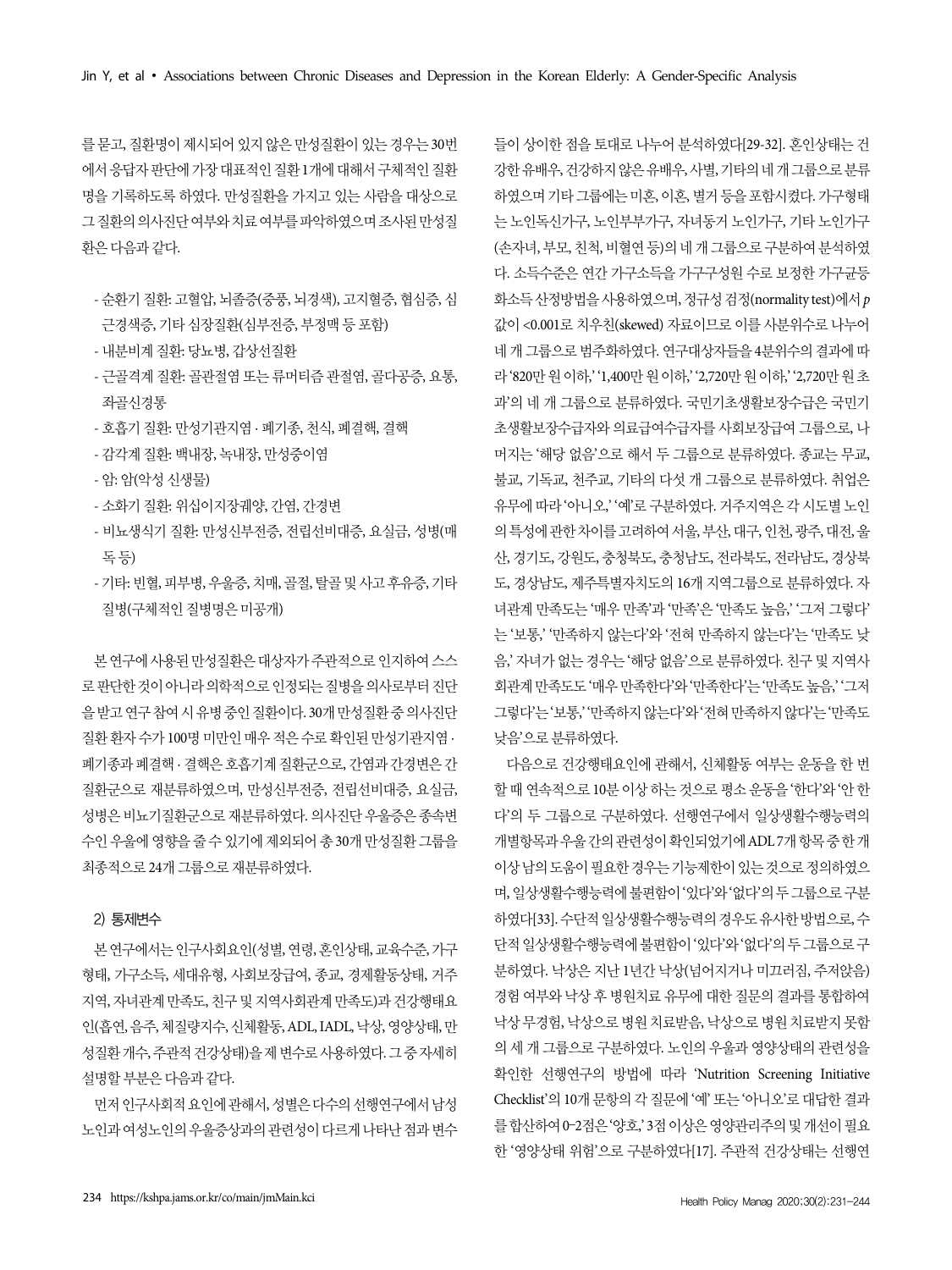구에서 주관적 건강상태가 나쁠수록 우울과의 관련성이 컸기에 해석 상 편의를 위해서 '그저 그러함(moderate)'을 기준으로 '매우 건강,' '건강한 편,' '그저 그러함'은 '좋음'으로 나머지는 '나쁨'으로 하여 두 그룹으로 재분류하였다[21,29].

#### 4. 분석방법

본 연구는 노인실태조사 2014년 자료에 통합가중치를 적용하였고 SAS ver. 9.4 (SAS Institute Inc., Cary, NC, USA) 통계프로그램을 사용 하였다. 세부적인 분석방법은 다음과 같으며 모든 분석은 성별로 나 누어 수행하였다.

첫째, 연구대상자의 일반적 특성 및 분포를 파악하기 위해 인구사 회적 요인, 건강행태요인, 만성질환요인에 대해서 기술분석을 실시 해 빈도와 백분율을 표시하였다.

둘째, 주요 관심변수인 만성질환요인과 우울 여부의 관련성에 대해 단변수분석을 실시하여, Rao-Scott chi-square 검정을 통해 비교하였 으며, p-value를 제시하였다.

**Table 2.** General characteristics of the subjects by gender: the proportion of each chronic disease (N=9,975)

| Characteristic                        | Men (N=4,147) | Women (N=5,828) |
|---------------------------------------|---------------|-----------------|
| Hypertension                          | 2,126 (51.9)  | 3,509 (60.4)    |
| Angina pectoris/myocardial infarction | 293 (6.6)     | 367 (6.6)       |
| Other heart problem                   | 258 (5.8)     | 433 (6.8)       |
| Diabetes mellitus                     | 900 (22.3)    | 1,325 (22.8)    |
| Hyperlipidemia                        | 542 (14.4)    | 1,214 (22.9)    |
| Thyroid disease                       | 39 (0.9)      | 252 (4.5)       |
| Stroke                                | 341 (8.0)     | 359 (6.0)       |
| Dementia                              | 70 (1.6)      | 111(2.0)        |
| Osteoarthritis/rheumarthritis         | 827 (17.7)    | 2,710 (43.9)    |
| Osteoporosis                          | 106(2.5)      | 1,337 (21.6)    |
| Low back pain/sciatica                | 574 (12.3)    | 1,670 (26.3)    |
| Fracture/dislocation                  | 101 (1.9)     | 164 (2.6)       |
| Cataract                              | 308 (6.6)     | 616 (9.6)       |
| Glaucoma                              | 64(1.6)       | 120(2.0)        |
| Stomach/duodenal ulcer                | 240 (5.3)     | 438 (6.9)       |
| Liver disease                         | 77(1.6)       | 56(1.0)         |
| Asthma                                | 126 (2.8)     | 168 (2.9)       |
| Respiratory disease                   | 130 (2.9)     | 75(1.3)         |
| Urology disease                       | 827 (20.1)    | 272 (4.7)       |
| Cancer                                | 237 (5.4)     | 202 (3.4)       |
| Chronic otitis media                  | 25 (0.5)      | 49 (0.9)        |
| Anemia                                | 61(1.4)       | 221 (3.8)       |
| Skin disease                          | 123 (3.0)     | 114(2.0)        |
| Other diseases                        | 561 (13.5)    | 769 (13.4)      |

Values are presented as number (%).

셋째, 우울 여부와 만성질환요인과의 관련성을 파악하기 위하여 모 델 1은 독립변수로 만성질환요인만을 포함하고, 모델 2에는 모델 1에 인구사회적 요인을 통제변수로 넣어 보정하고, 모델 3에는 모델 2에 건강행태요인을 추가로 통제하는 계층적 다변수분석을 실시하였으 며, 이를 위해 survey 특성을 반영한 logistic regression 방법을 이용하 였다. 또한 독립변수들 간의 독립성을 검정하기 위해 다중공선성을 확인하였으며, 배우자관계 만족도와 혼인상태 변수에서 다중공선성 이 확인되어 배우자관계 만족도 변수는 제거하였으며, 이후 분산팽 창인자(variance inflation factor, VIF) 값은 만성질환 총 개수 변수에 서 VIF 값이 3.55인 것을 제외하고 나머지 변수들의 VIF은 1.02–1.89 로 확인되었다.

분석결과는 각 수준별 교차비(odds ratio, OR)와 95% 신뢰구간 (confidence interval, CI)을 산출하였고 p-value <0.05인 경우 통계적 으로 유의하다고 판단하였다. 또한 각 모델의 타당도 검정을 위해 C-statistic을 확인한 결과, 남성의 경우, 모델 1은 65.0%, 모델 2는 77.3%, 모델 3은 79.6%로 나타났다. 여성의 경우, 모델 1은 63.2%, 모 델 2는 72.0%, 모델 3은 76.5%로 나타났다. 또한 모델의 적합도를 파악 하기 위해 Akaike information criterion 값을 비교해 본 결과, 남성의 경우, 모델 1은 2,372,431.7, 모델 2는 2,069,223.2, 모델 3은 1,964,415.5 으로 나타났으며, Hosmer-Lemeshow test 값은 각각 <0.001, 0.743, 0.442이었다. 여성의 경우, 모델 1은 3,675,687.5, 모델 2는 3,423,003.8, 모델 3은 3,244,740.2으로 나타났으며, Hosmer-Lemeshow test 값은 각각 0.730, 0.323, 0.647으로 남성과 여성 모두에서 모델 3이 만성질 환과 우울 여부를 설명하는데 더 적합하였으며, 이는 통계적으로 유 의하였다.

#### 결 과

#### 1. 연구대상자의 일반적 특성: 기술분석

2014년 노인실태조사 대상자 중 본 연구의 최종 연구대상자는 총 9,975명이었으며, 우울군에 속하는 노인은 2,063명으로 21.5%이었 고, 남성은 18.9%이고 여성은 23.4%로 성별의 차이를 보였다. 주요 관 심변수인 만성질환 가운데 남녀 모두 고혈압 비율이 가장 높았다(남 성 51.9%, 여성 60.4%) (Table 2). 당뇨병은 남성과 여성이 20%를 조금 넘는 수준(남성 22.3%, 여성 22.8%)이었으며 고지혈증(남성 14.4%, 여성 22.9%)과 갑상선질환(남성 0.9%, 여성 4.5%)은 남성보다 여성이 높았다. 신경계 질환인 뇌졸중은 남성이 여성보다 높았다(남성 8.0%, 여성 6.0%). 근골격계 질환인 골관절염 또는 류머티즘 관절염(남성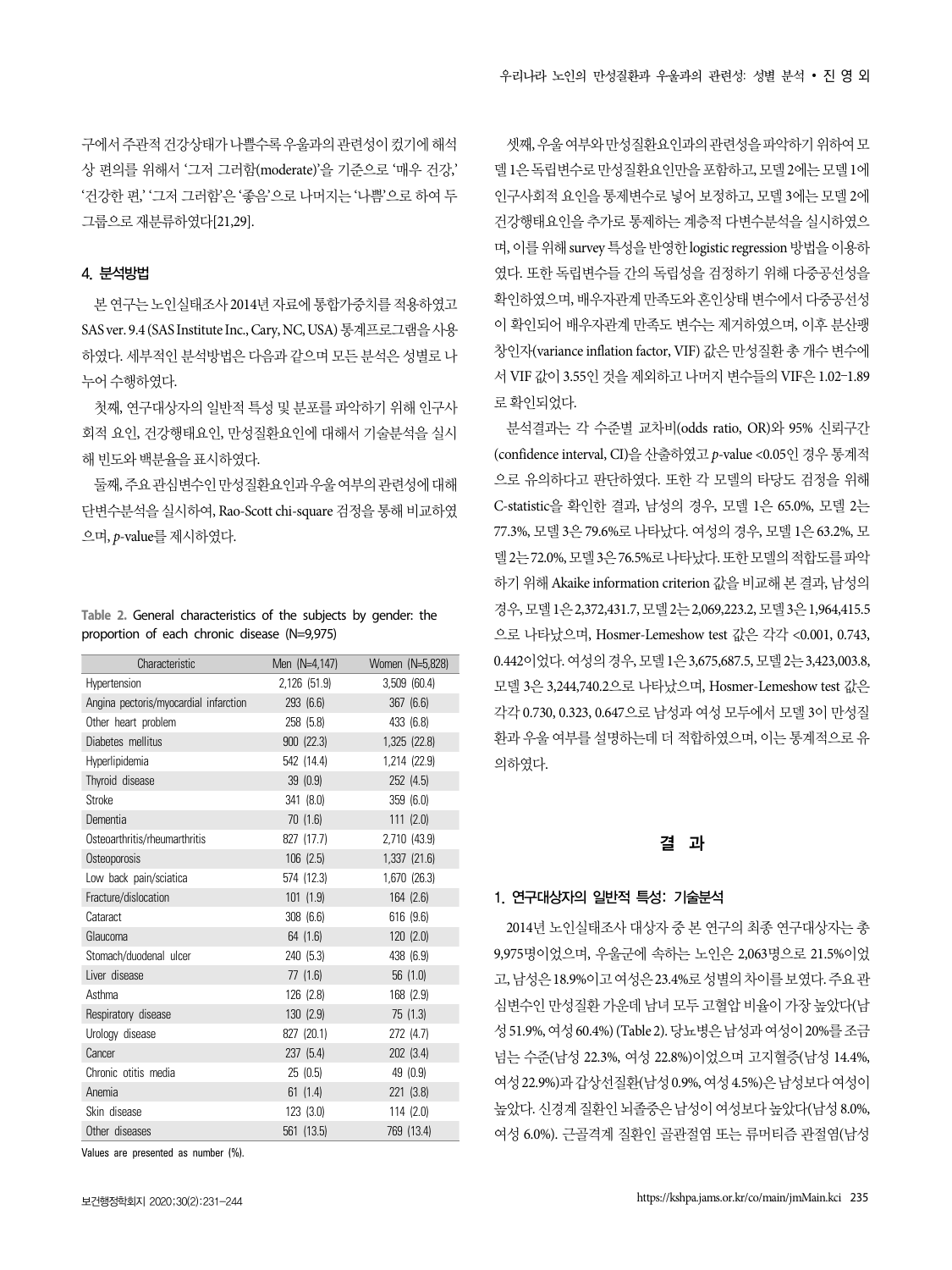17.7%%, 여성 43.9%), 골다공증(남성 2.5%, 여성 21.6%), 요통, 좌골신 경통(남성 12.3%, 여성 26.3%), 그리고 골절, 탈골 및 사고 후유증(남 성 1.9%, 여성 2.6%)은 모두 여성이 남성보다 높았다. 한편, 비뇨기계 질환은 남성이 여성보다 높았다(남성 20.1%, 여성 4.7%). 기타 질환을 제외한 나머지는 대체로 남녀 각각 10% 이하를 보였다.

통제변수의 경우, 연령은 남녀 노인 모두 65–69세가 가장 높은 비중 을 차지했으며, 혼인상태와 배우자 건강상태에서 현재 배우자와 함 께하고 있는 경우는 모두 남성이 여성보다 높았다(남성 86.4%, 여성

**Table 3.** General characteristics of the subjects by gender: socio-demographic factors (N=9,975)

| Characteristic               | Category                         | Men<br>$(N=4, 147)$ | Women<br>$(N=5,828)$    |
|------------------------------|----------------------------------|---------------------|-------------------------|
| Age (yr)                     | $65 - 69$                        | 1,154 (36.5)        | 1,546 (28.8)            |
|                              | $70 - 74$                        | 1,338 (28.6)        | 1,696 (26.3)            |
|                              | $75 - 79$                        | 972 (19.9)          | 1,420 (21.1)            |
|                              | $80 - 84$                        | 476 (10.3)          | 805 (14.2)              |
|                              | $\geq 85$                        | 207 (4.7)           | 361 (9.6)               |
| Marital status               | Married with healthy<br>spouse   | 1,945 (47.8)        | 1,511 (25.5)            |
|                              | Married with<br>unhealthy spouse | 1,647 (38.6)        | 1,129 (18.4)            |
|                              | Widowed                          | 395 (9.2)           | 2,968 (51.8)            |
|                              | Others (never married.<br>etc.)  | 160 (4.4)           | 220 (4.3)               |
| Education                    | Uneducated                       | 635 (13.9)          | 2,627 (41.9)            |
|                              | Elementary school                | 1,306 (28.8)        | 2,035 (34.6)            |
|                              | Middle school                    | 715 (16.7)          | 562 (10.6)              |
|                              | High school                      | 979 (26.3)          | 466 (9.7)               |
|                              | $\geq$ College                   | 512 (14.3)          | 138(3.2)                |
| Household type               | Single                           | 426 (10.0)          | 1,967 (32.6)            |
|                              | Couple                           | 2,683 (61.4)        | 2,040 (32.8)            |
|                              | With children                    | 883 (24.5)          | 1,602 (30.6)            |
|                              | Other type                       | 155(4.1)            | 219(4.1)                |
| Annual household income      | Lowest                           | 1,355 (29.4)        | 2,504 (40.5)            |
|                              | Second lowest                    | 1,177 (28.2)        | 1,455 (24.9)            |
|                              | Second highest                   | 1,117 (28.0)        | 1,384 (24.7)            |
|                              | Highest                          | 498 (14.4)          | 485 (9.9)               |
| Recipient of social security | Yes                              | 231 (5.1)           | 483 (8.4)               |
| Current job                  | <b>Yes</b>                       | 1,626 (37.7)        | 1,605 (22.8)            |
| Religion                     | None                             | 1,833 (42.6)        | 1,669 (26.4)            |
|                              | <b>Buddhist</b>                  | 1,166 (26.7)        | 2,036 (32.6)            |
|                              | Protestant                       | 711 (19.0)          | 1,392 (27.0)            |
|                              | Catholic                         | 324 (8.8)           | 607 (11.7)              |
|                              | Other                            | 113 (2.9)           | 124 (2.3)               |
| Type of housing              | Detached house                   | 2,439 (50.8)        | 3,498 (53.1)            |
|                              | Apartment                        | 1,215 (35.7)        | 1,624 (33.7)            |
|                              | Others                           | 493 (13.5)          | 706 (13.2)              |
|                              |                                  |                     | Continued on novt nagel |

| Table 3. Continued |  |
|--------------------|--|
|--------------------|--|

| Characteristic                                      | Category                        | Men<br>$(N=4, 147)$ | Women<br>$(N=5,828)$ |
|-----------------------------------------------------|---------------------------------|---------------------|----------------------|
| Geographic region                                   | Seoul                           | 402 (19.1)          | 524 (17.2)           |
|                                                     | <b>Busan</b>                    | 229 (7.0)           | 295 (6.7)            |
|                                                     | Daegu                           | 187 (4.6)           | 269 (4.6)            |
|                                                     | Incheon                         | 163 (4.5)           | 270 (4.6)            |
|                                                     | Gwangju                         | 168 (2.5)           | 218 (2.5)            |
|                                                     | Daejeon                         | 162 (2.5)           | 209 (2.3)            |
|                                                     | Ulsan                           | 190 (1.5)           | 221 (1.5)            |
|                                                     | Gyeonggi-do                     | 529 (19.7)          | 784 (19.3)           |
|                                                     | Gangwon-do                      | 241 (3.9)           | 347 (4.0)            |
|                                                     | Chungcheongbuk-do               | 252 (3.6)           | 317 (3.8)            |
|                                                     | Chungcheongnam-do               | 283 (5.7)           | 384 (5.6)            |
|                                                     | Jeollabuk-do                    | 283 (4.9)           | 413 (5.4)            |
|                                                     | Jeollanam-do                    | 290 (5.7)           | 405 (6.5)            |
|                                                     | Gyeongsangbuk-do                | 330 (7.2)           | 444 (7.6)            |
|                                                     | Gyeongsangnam-do                | 290 (6.4)           | 493 (7.1)            |
|                                                     | Jeju province                   | 148 (1.2)           | 235(1.3)             |
| Relationship satisfaction<br>with children          | High                            | 3,040 (71.5)        | 4,052 (66.9)         |
|                                                     | Normal                          | 761 (19.3)          | 1,269 (23.1)         |
|                                                     | Low                             | 286 (7.6)           | 367 (7.4)            |
|                                                     | Non-relevant                    | 60(1.6)             | 140 (2.6)            |
| Relationship satisfaction<br>with friends/community | High                            | 2,319 (54.2)        | 3,295 (54.9)         |
|                                                     | Normal                          | 1,386 (34.0)        | 1,958 (33.5)         |
|                                                     | Low                             | 442 (11.8)          | 575 (11.6)           |
| Depression                                          | Yes                             | 755 (18.9)          | 1,308 (23.4)         |
| Smoking                                             | Non-smoker                      | 3,168 (76.6)        | 5,630 (96.3)         |
|                                                     | Current smoker                  | 979 (23.4)          | 198 (3.7)            |
| Drinking                                            | Non-drinker                     | 2,200 (51.8)        | 5,045 (87.1)         |
|                                                     | Current drinker                 | 1,947 (48.2)        | 783 (12.9)           |
| Physical activity                                   | No                              | 1,625 (36.8)        | 2,776 (45.3)         |
| Body mass index                                     | Underweight                     | 192 (4.3)           | 278 (4.8)            |
|                                                     | Normal                          | 1,796 (41.7)        | 2,294 (38.6)         |
|                                                     | Overweight                      | 1,197 (29.2)        | 1,404 (24.7)         |
|                                                     | Obese                           | 962 (24.9)          | 1,852 (32.0)         |
| Chronic disease                                     | No                              | 595 (15.5)          | 426 (7.9)            |
|                                                     | $\langle 4$                     | 2,037 (49.2)        | 2,266 (40.0)         |
|                                                     | ≥4                              | 1,515 (35.3)        | 3,136 (52.2)         |
| Activities of daily living                          | Yes                             | 178 (4.0)           | 366 (7.0)            |
| Instrumental activities of<br>daily living          | Yes                             | 418 (9.2)           | 1,233 (21.6)         |
| Experience of falls                                 | No fall                         | 3,447 (83.0)        | 4,147 (70.4)         |
|                                                     | Hospital care due to<br>fall    | 421 (10.0)          | 1,111 (19.3)         |
|                                                     | No hospital care due<br>to fall | 279 (7.0)           | 570 (10.3)           |
| Nutrition status                                    | Poor                            | 683 (16.8)          | 1,512 (26.1)         |
| Self reported health                                | Unhealthy                       | 1,478 (33.8)        | 2,923 (49.4)         |

(Continued on next page)

Values are presented as number (%).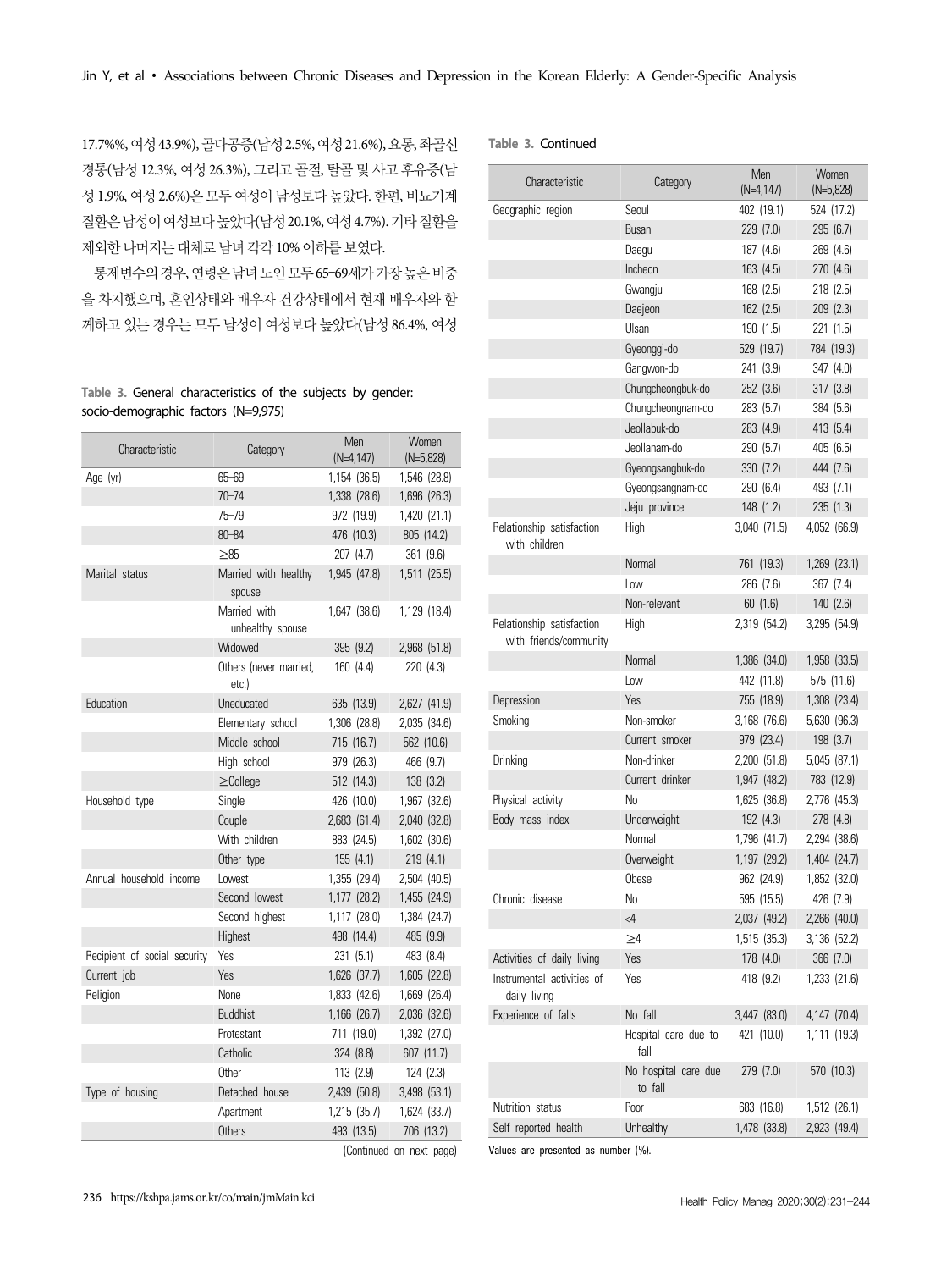43.9%) (Table 3). 여성은 사별한 경우가 51.8%로 남성 9.2%에 비해서 높은 수준이었다. 교육수준에서 남성은 초등학교 졸업(28.8%)이, 여 성은 무학(41.9%)이 높은 비중을 차지했다. 가구형태에서 노인부부 가구는 남성이 여성보다 높았다(남성 61.4%, 여성 32.8%). 가구균등 화소득에서 가장 낮은 사분위에 속하는 비중은 여성이 남성보다 높았 다(남성 29.4%, 여성 40.5%). 현재 취업상태인 경우는 남성이 여성보 다 높았고(남성은 37.7%, 여성 22.8%), 단독주택 거주자는 남녀 각각 50.8%과 53.1%로 비슷한 수준이었다. 자녀관계 만족도는 남성 71.5% 과 여성 66.9%가 만족하였으며, 친구 및 지역사회 만족도는 남녀의 비 슷하게 만족하는 군에 속하였다(남성 54.2%, 여성 54.9%).

건강행태와 관련된 변수에서는 남녀 각각 운동을 하고 있다는 응답 자가 63.2%와 54.7%이었다. IADL에서 불편함이 있는 경우는 남성보 다 여성이 높았다(남성 9.2%, 여성 21.6%). 영양상태가 양호하지 않은 경우는 남성은 16.8%, 여성은 26.1%이었으며, 주관적 건강상태가 안 좋은 것으로 분류된 비중은 여성이 남성보다 높았다(남성 33.8%, 여 성 49.4%).

#### 2. 만성질환 여부별 우울의 차이: 단변수분석

만성질환요인에 따른 우울의 차이는 남성의 경우, 협심증 · 심근경 색증, 당뇨병, 뇌졸중, 치매, 골관절염 또는 류머티즘 관절염, 골다공 증, 요통 · 좌골신경통, 골절 · 탈골 및 사고 후유증, 백내장, 위 · 십이 지궤양, 간질환, 만성기관지염 · 폐기종 등 호흡기계 질환, 비뇨기계 질환, 또는 기타 질환의 여부와 우울과 각각 유의한 관련성을 보였다. 반면, 고혈압, 기타 심장질환, 고지혈증, 갑상선질환, 녹내장, 만성중 이염, 피부병, 암, 천식, 또는 빈혈 변수는 통계적으로 유의한 차이를 보이지 않았다(Table 4).

여성의 경우, 당뇨병, 뇌졸중, 치매, 골관절염 또는 류머티즘 관절 염, 골다공증, 요통 · 좌골신경통, 골절 · 탈골 및 사고 후유증, 백내장, 위십이지장궤양, 요실금, 신부전 등 비뇨기계 질환, 천식, 만성중이염, 빈혈, 또는 기타 질환의 여부와 우울과 유의한 관련성을 보였다. 그러 나 고혈압, 협심증, 심근경색증, 기타 심장질환, 고지혈증, 갑상선질 환, 녹내장, 피부병, 암, 간질환, 또는 기타 호흡기계 질환 변수는 통계 적으로 유의한 차이가 없었다.

#### 3. 만성질환과 우울의 관련성: 다변수분석

다변수분석의 경우, 관심변수인 모든 만성질환을 포함하여 성별에 따라 계층적으로 통제변수를 추가하며 회귀분석을 시행하였다. 모델 1은 만성질환과 우울의 관련성을 분석하였으며, 모델 2는 모델 1에 인 구사회적 요인을 추가하였고, 모델 3은 모델 2에 건강행태요인을 추 가하였다.

남성의 경우, 모델 1에서는 만성질환이 없는 정상군을 기준으로 우 울의 교차비는 협심증 · 심근경색증 환자군에서 1.57 (95% CI, 1.11– 2.21), 당뇨병 환자군에서 1.43 (95% CI, 1.12–1.83), 뇌졸중 환자군에 서 2.43 (95% CI, 1.77–3.34), 치매 환자군에서 2.78 (95% CI, 1.54– 5.01), 골관절염 또는 류머티즘 관절염 환자군에서 1.51 (95% CI, 1.19 –1.92), 골다공증 환자군에서 2.37 (95% CI, 1.37–4.10), 백내장 환자군 에서 1.47 (95% CI, 1.05–2.08), 간질환 환자군에서 2.50 (95% CI, 1.20– 5.19), 기타 질환 환자군에서 1.60 (95% CI, 1.24–2.08)으로 통계적으 로 유의하였으며, 그 외 만성질환에서는 유의하지 않았다(Table 5).

인구사회적 변수를 보정한 모델 2의 경우, 만성질환이 없는 정상군 을 준거집단으로 당뇨병 환자군에서 우울의 교차비가 1.32 (95% CI, 1.01–1.72), 뇌졸중 환자군에서 2.16 (95% CI, 1.56–3.01), 치매군에서 2.40 (95% CI, 1.18–4.88), 골다공증 환자군에서 1.89 (95% CI, 1.07– 3.36), 기타 질환 환자군에서 1.34 (95% CI, 1.01–1.77)로 통계적으로 유의하였다.

모델 2에 건강행태 변수를 추가하여 보정한 모델 3에서 우울의 교 차비는 만성질환이 없는 정상군을 준거집단으로 뇌졸중 환자군에서 1.56 (95% CI, 1.10–2.22), 골다공증 환자군에서 1.82 (95% CI, 1.01– 3.25)로 통계적으로 유의하였으며, 두 질환 모두 우울의 교차비가 모 델 2에 비해서 감소하였다. 두 질환을 제외한 나머지 질환은 통계적으 로 유의하지 않았다.

여성의 경우, 모델 1에서는 만성질환이 없는 정상군을 준거집단으 로 우울의 교차비는 당뇨병 환자군에서 1.33 (95% CI, 1.11–1.58), 뇌 졸중 환자군에서 1.82 (95% CI, 1.37–2.40), 치매 환자군에서 2.57 (95% CI, 1.55–4.24), 골다공증 환자군에서 1.29 (95% CI, 1.08–1.54), 골절 · 탈골 및 후유증이 있는 환자군에서 3.23 (95% CI, 2.17–4.82), 백 내장 환자군에서 1.34 (95% CI, 1.06–1.69), 천식 환자군에서 1.70 (95% CI, 1.08–2.70), 비뇨기계 질환 환자군에서 1.55 (95% CI, 1.11– 2.13), 빈혈 환자군에서 1.52 (95% CI, 1.06–2.18), 기타 질환 환자군에 서 1.51 (95% CI, 1.23–1.86)로 통계적으로 유의하였으며, 그 외 만성 질환에서는 유의하지 않았다(Table 6).

인구사회적 변수를 보정한 모델 2에서는 만성질환이 없는 정상군 을 준거집단으로 당뇨병 환자군에서 우울의 교차비는 1.36 (95% CI, 1.12–1.65), 뇌졸중 환자군에서 1.77 (95% CI, 1.30–2.40), 치매군에서 2.00 (95% CI, 1.10–3.63), 골다공증 환자군에서 1.28 (95% CI, 1.07– 1.54), 골절 · 탈골 및 후유증이 있는 환자군에서 2.57 (95% CI, 1.67– 3.97), 백내장 환자군에서 1.33 (95% CI, 1.05–1.70), 비뇨기계 질환 환 자군에서 1.53 (95% CI, 1.08–2.16), 기타 질환 환자군에서 1.30 (95% CI, 1.03–1.64)으로 통계적으로 유의하였다.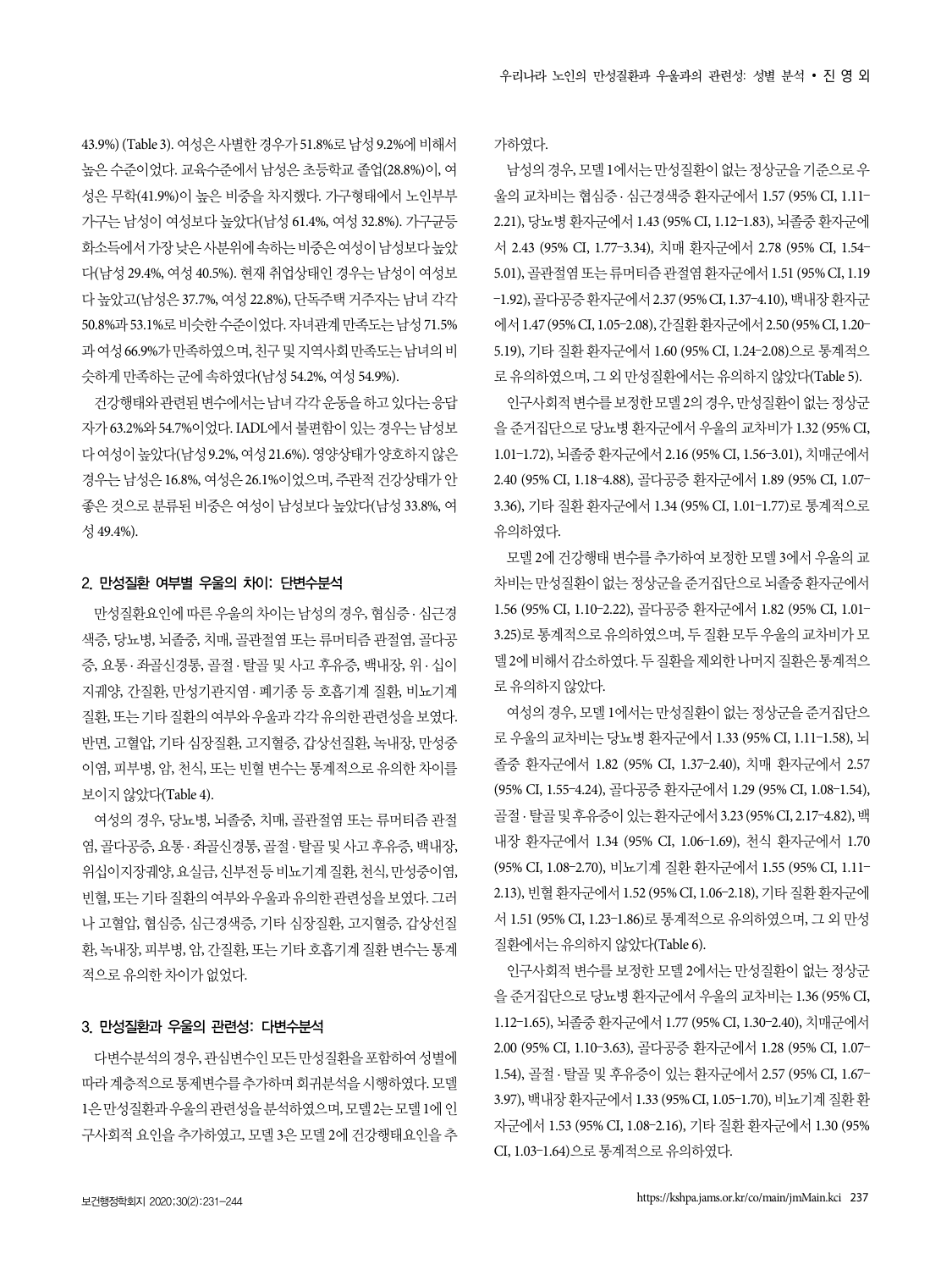**Table 4.** Results of Rao-Scott chi-square analyses for association between each chronic disease and depression: men and women (N=9,975)

| Variable                                 | Category       | Men (N=4,147) |              | Women (N=5.828)       |               |
|------------------------------------------|----------------|---------------|--------------|-----------------------|---------------|
|                                          |                | No. (%)       | $\rho$ value | No. (%)               | $\rho$ -value |
| Depression                               |                | 755           |              | 1,308                 |               |
| Hypertension                             | No             | 339 (16.8)    | 0.507        | 468 (20.2)            | 0.106         |
|                                          | Yes            | 416 (19.6)    |              | 840 (23.9)            |               |
| Angina pectoris/myocardial<br>infarction | No             | 679 (17.6)    | 0.001        | 1,212 (22.2)          | 0.341         |
|                                          | Yes            | 76 (25.9)     |              | 96 (26.2)             |               |
| Other heart problems                     | No             | 694 (17.8)    | 0.217        | 1,189 (22.0)          | 0.084         |
|                                          | Yes            | 61 (23.6)     |              | 119 (27.5)            |               |
| Diabetes mellitus                        | N <sub>0</sub> | 557 (17.2)    | 0.001        | 943 (20.9)            | 0.001         |
|                                          | Yes            | 198 (22.0)    |              | 365 (27.5)            |               |
| Hyperlipidemia                           | No             | 648 (18.0)    | 0.756        | 1,020 (22.1)          | 0.561         |
|                                          | Yes            | 107 (19.7)    |              | 288 (23.7)            |               |
| Thyroid disease                          | No             | 749 (18.2)    | 0.323        | 1,260 (22.6)          | 0.469         |
|                                          | Yes            | 6(15.4)       |              | 48 (19.0)             |               |
| Stroke                                   | N <sub>0</sub> | 639 (16.8)    | < 0.0001     | 1,179 (21.6)          | < 0.0001      |
|                                          | Yes            | 116 (34.0)    |              | 129 (35.9)            |               |
| Dementia                                 | No             | 721 (17.7)    | < 0.0001     | $1,266$ $(22.1)$      | 0.000         |
|                                          | Yes            | 34 (48.6)     |              | 42 (37.8)             |               |
| Osteoarthritis/rheumarthritis            | No             | 537 (16.2)    | < 0.0001     | 638 (20.5)            | 0.005         |
|                                          | Yes            | 218 (26.4)    |              | 670 (24.7)            |               |
| Osteoporosis                             | No             | 721 (17.8)    | 0.000        | 926 (20.6)            | < 0.0001      |
|                                          | Yes            | 34 (32.1)     |              | 382 (28.6)            |               |
| Low back pain/sciatica                   | No             | 619 (17.3)    | 0.001        | 887 (21.3)            | 0.028         |
|                                          | Yes            | 136 (23.7)    |              | 421 (25.2)            |               |
| Fracture/dislocation                     | No             | 730 (18.0)    | 0.042        | 1,231 (21.7) < 0.0001 |               |
|                                          | Yes            | 25 (24.8)     |              | 77 (47.0)             |               |
| Cataract                                 | No             | 663 (17.3)    | 0.000        | 1,118 (21.6)          | < 0.0001      |
|                                          | Yes            | 92 (29.9)     |              | 190 (35.9)            |               |
| Glaucoma                                 | No             | 742 (18.2)    | 0.521        | 1,275 (22.1)          | 0.994         |
|                                          | Yes            | 13 (20.3)     |              | 33 (37.8)             |               |
| Stomach/duodenal ulcer                   | No             | 532 (16.8)    | 0.002        | $1,101$ $(21.4)$      | < 0.0001      |
|                                          | Yes            | 223 (22.7)    |              | 207 (30.4)            |               |
| Liver disease                            | No             | 735 (18.1)    | 0.013        | 1,295 (22.4)          | 0.638         |
|                                          | Yes            | 20 (26.0)     |              | 13 (23.2)             |               |
| Asthma                                   | No             | 720 (17.9)    | 0.068        | 1,251 (22.1)          | 0.004         |
|                                          | Yes            | 35 (27.8)     |              | 57 (33.9)             |               |
| Respiratory disease                      | No             | 718 (17.9)    | 0.010        | 1,286 (22.4)          | 0.065         |
|                                          | Yes            | 37 (28.5)     |              | 22 (29.3)             |               |
| Urology disease                          | No             | 565 (17.0)    | 0.003        | 1,213 (21.8)          | < 0.0001      |
|                                          | Yes            | 190 (23.0)    |              | 95 (34.9)             |               |
| Cancer                                   | No             | 705 (18.0)    | 0.962        | 1,252 (22.3)          | 0.086         |
|                                          | Yes            | 50(21.1)      |              |                       |               |
| Chronic otitis media                     | No             |               | 0.462        | 56 (27.7)             |               |
|                                          |                | 748 (18.1)    |              | 1,293 (22.4)          | 0.015         |
|                                          | Yes            | 7(28.0)       |              | 15 (30.6)             |               |
| Anemia                                   | No             | 742 (18.2)    | 0.973        | 1,235 (22.0)          | 0.001         |
|                                          | Yes            | 13 (21.3)     |              | 73 (33.0)             |               |
| Skin disease                             | No             | 726 (18.0)    | 0.240        | 1,280 (22.4)          | 0.205         |
|                                          | Yes            | 29 (23.6)     |              | 28 (24.6)             |               |
| Other diseases                           | No             | 610 (17.0)    | 0.000        | 1,073 (21.2)          | < 0.0001      |
|                                          | Yes            | 145 (25.8)    |              | 235 (30.6)            |               |

모델 2에 건강행태 변수를 보정한 모델 3의 결과에 따르면, 만성질 환이 없는 정상군을 준거집단으로 우울의 교차비는 골절 · 탈골 및 후 유증이 있는 환자군에서 1.96 (95% CI, 1.28–3.00), 기타 질환 환자군 에서 1.30 (95% CI, 1.03–1.64)로 통계적으로 유의하였으며, 나머지 질 환은 우울의 교차비가 통계적으로 유의하지 않았다.

# 고 찰

본 연구에서는 최초로 65세 이상 노인을 대상으로 만성질환과 우울 의 관련성을 성별로 비교 분석한 연구로 만성질환과 우울을 함께 예 방하고 관리하는 통합적인 정책 마련을 통해 노인의 건강증진과 삶의 질을 향상시키는 기초자료를 제공하는 데 그 의의가 있다.

본 연구의 결과에 따르면, 인구사회적 요인, 건강행태요인을 모두 통제한 모형에서, 남성노인의 경우 뇌졸중 환자군과 골다공증 환자 군에서 우울증상과의 관련성이 유의하게 높았으며, 여성노인의 경우 골절 · 탈골 및 사고 후유증 환자군과 기타 질환 환자군에서 유의하게 높았다.

본 연구에서 도출한 결과와 노인의 만성질환과 우울의 관련성에 대 해 선행연구들의 결과를 비교하여 고찰하면 다음과 같다. 먼저 뇌졸 중의 경우, 본 연구에서는 남성노인은 만성질환이 없는 정상군에 비 해 뇌졸중 환자군에서 우울의 교차비가 유의하게 높았고(OR, 1.56; 95% CI, 1.10–2.22), 여성노인의 경우도 한계적으로 유의하였고 우울 교차비는 높았다(OR, 1.37; 95% CI, 0.99–1.89). 이는 국내 · 외에서 진 행된 뇌졸중이 우울과 관련성이 있다는 선행연구들의 결과를 뒷받침 해 주었다[21,34,35].

뇌졸중은 뇌혈관의 급성 신경학적 손상으로 인해 운동 및 감각, 언 어, 인지 및 지각장애가 나타나고[36], 이러한 기능장애는 심리적 문 제를 야기시킨다[37]. 이는 일상생활활동 수행의 독립성을 저해시키 는 원인이 된다[35]. 따라서 불안, 우울 등은 뇌졸중 환자에게 일반적 으로 나타나는데[38], 뇌졸중 환자의 약 25%는 우울하고 뇌졸중 환자 의 30%–60%는 뇌졸중 발생 2년 이내 우울증을 경험하며 우울이 심해 질 경우 자살에 대한 생각으로 이어질 수도 있다[39,40]. 급성기 뇌졸 중 환자들 중 약 35%가 심각한 자살 생각을 갖고 있는 것으로 보고되 었다[41].

뇌졸중 발병 후 우울과의 관련성은 초기에 나타난 것과 후기에 나 타난 것으로 나누어 연구되었다. 초기의 우울은 생물학적 요소와 관 련된 반면 후기에 발생하는 우울은 감소된 사회적 기능과 관련이 있 다[42]. 초기 우울의 생물학적 요인은 이마엽(frontal lobe) 혹은 바닥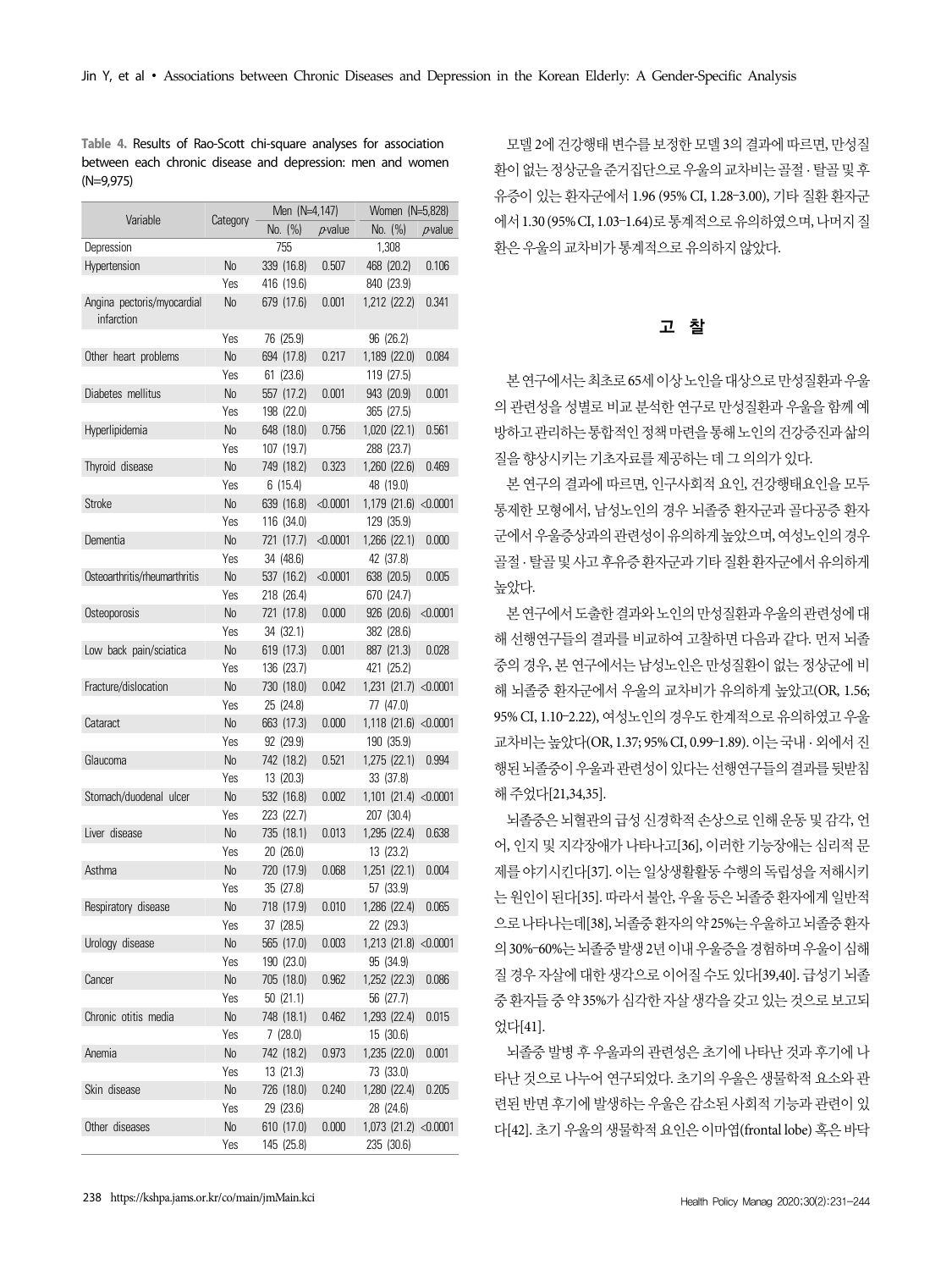| Variable                              | Model 1                              | Model 2                             | Model 3                |
|---------------------------------------|--------------------------------------|-------------------------------------|------------------------|
| Hypertension                          | $0.94$ $(0.77-1.17)$                 | $0.89$ $(0.71-1.11)$                | $0.87$ $(0.66-1.14)$   |
| Angina pectoris/myocardial infarction | $1.57$ ** (1.11-2.21)                | 1.44 (1.00-2.10)                    | $1.12$ (0.76-1.64)     |
| Other heart problems                  | 1.31 (0.90-1.92)                     | $1.38$ $(0.91 - 2.10)$              | $1.08$ $(0.69-1.69)$   |
| Diabetes mellitus                     | $1.43$ ** $(1.12 - 1.83)$            | $1.32$ $(1.01 - 1.72)$              | $1.08$ $(0.80-1.44)$   |
| Hyperlipidemia                        | $0.78$ $(0.58-1.06)$                 | $0.77$ $(0.55-1.07)$                | $0.75$ $(0.53-1.06)$   |
| Thyroid disease                       | $0.42$ $(0.16 - 1.08)$               | $0.39$ $(0.14 - 1.09)$              | $0.41$ $(0.14 - 1.19)$ |
| Stroke                                | $2.43***$ (1.77-3.34)                | $2.16***$ (1.56-3.01)               | $1.56^*$ (1.10-2.22)   |
| Dementia                              | $2.78$ *** (1.54-5.01)               | $2.40$ <sup>*</sup> $(1.18 - 4.88)$ | 1.41 (0.68-2.92)       |
| Osteoarthritis/rheumarthritis         | $1.51***$ (1.19-1.92)                | $1.23$ $(0.95 - 1.60)$              | $0.98$ $(0.74 - 1.31)$ |
| Osteoporosis                          | $2.37$ <sup>**</sup> $(1.37 - 4.10)$ | $1.89$ $(1.07 - 3.36)$              | $1.82$ (1.01-3.25)     |
| Low back pain/sciatica                | $1.22$ $(0.92 - 1.63)$               | $1.05$ $(0.78 - 1.42)$              | $0.91$ $(0.66-1.26)$   |
| Fracture/dislocation                  | $1.59$ $(0.87 - 2.90)$               | $1.16$ $(0.62 - 2.17)$              | $0.94$ $(0.46-1.93)$   |
| Cataract                              | $1.47$ (1.05-2.08)                   | 1.25 (0.87-1.79)                    | $1.21$ $(0.83 - 1.76)$ |
| Glaucoma                              | $0.62$ $(0.29 - 1.35)$               | $0.81$ $(0.38-1.74)$                | $0.63$ $(0.30-1.32)$   |
| Stomach/duodenal ulcer                | $1.00$ $(0.67-1.50)$                 | $1.00$ $(0.62 - 1.60)$              | $0.93$ $(0.57-1.50)$   |
| Liver disease                         | $2.50^{\degree}$ (1.20-5.19)         | 2.15 (0.98-4.71)                    | $1.44$ $(0.66-3.13)$   |
| Asthma                                | $1.50$ $(0.92 - 2.45)$               | $1.35$ $(0.73 - 2.49)$              | $1.16$ $(0.64 - 2.09)$ |
| Respiratory disease                   | $1.56$ $(0.97 - 2.48)$               | $1.51$ $(0.93 - 2.43)$              | $1.10$ $(0.69-1.77)$   |
| Urology disease                       | $1.19$ $(0.94 - 1.51)$               | $1.14$ $(0.89 - 1.48)$              | $1.06$ $(0.81 - 1.39)$ |
| Cancer                                | $1.01$ $(0.64 - 1.59)$               | $0.94$ $(0.58-1.53)$                | $0.64$ $(0.38-1.09)$   |
| Chronic otitis media                  | 1.70 (0.62-4.64)                     | 1.02 (0.37-2.79)                    | $0.74$ $(0.28-1.92)$   |
| Anemia                                | $0.80$ $(0.36-1.77)$                 | $0.58$ $(0.23-1.42)$                | $0.49$ $(0.21 - 1.19)$ |
| Skin disease                          | $1.11$ $(0.66-1.87)$                 | $0.92$ $(0.56-1.52)$                | $0.91$ $(0.55-1.53)$   |
| Other diseases                        | $1.60^{\degree}$ (1.24-2.08)         | $1.34$ $(1.01 - 1.77)$              | $1.09$ $(0.81 - 1.48)$ |

**Table 5.** Results of multivariable analyses for association between each chronic disease and depression: men (N=4,147)

Values are presented as odds ratio (95% confidence interval). For each chronic disease, 'no disease' was used as the reference category. Model 1 included only chronic disease factors; model 2 added socio-demographic factors to model 1; and model 3 added health behavioral factors to model 2.  $p<sub>0.05</sub>$ .  $p<sub>0.01</sub>$ .  $p<sub>0.001</sub>$ .

핵(basal ganglia)의 손상 후에 나타나는 모노아민(monoamine)의 문 제로 인한 것이며[39], 후기 우울의 감소된 사회적 기능요인은 신체적 장애와 신체 이미지 변화, 역할 변화, 사회적 소외감 등으로 인한 것이 라고 알려져 있다[38]. 일상생활수행능력에서 보다 의존적이고 언어 나 의사소통장애가 있는 환자에게서 뇌졸중 후 우울증이 더 잘 발생 하며[43], 가족, 사회적 지지 정도 등도 연관성이 높은데, 특히 병전 성 격이 자기의식이 강하고 참을성이 없으며 내향적이며 문제를 바로 직 면하는 것을 피하는 성격이 있은 환자에서 잘 발생하게 된다[44,45].

Kim 등[34]의 선행연구에서는 뇌졸중 외에 뇌졸중으로 인한 활동 제한도 우울과 높은 상관성이 있었으며, 뇌졸중 환자의 우울 및 불안 과 환측 상지기능의 상관성에 대해서 분석한 선행연구에서도 뇌졸중 과 우울 및 불안은 상관관계를 보였다[35]. 신체적 요인과 같은 내적 인 요인보다 배우자 지지도 및 사회경제적 요인들이 뇌졸중 후 우울 및 불안에 영향을 미치는 것으로 나타났다.

이와 같이 선행논문에 따라 뇌졸중에는 사회경제적 요인, 즉 사회 적 지위와 경제적인 문제가 복합적으로 작용하기 때문에 여성보다는 남성에게서 유의하게 보인 것으로 생각된다. 그러나 뇌졸중과 우울 관련성의 남녀 간 차이는 본 연구에서 다루지 못했기 때문에 사회경 제적 요인에 관한 추가적인 연구가 필요하다.

둘째, 골다공증과 관련하여 인구사회적 요인과 건강행태를 요인을 보정한 모델 3에서 남성노인의 경우 골다공증은 우울과 유의적인 관 련성을 보였다(OR, 1.82; 95% CI, 1.01–3.25). 골다공증과 우울의 관련 성에 대한 연구는 활발하게 이루어지지 않았으나 일부 선행연구에서 골다공증 환자군에서 정상군에 비해서 우울경험이 더 높다고 보고된 바 있다[21,29]. 남성의 골다공증과 우울과의 관련성에 대한 선행연 구에서는 우울한 군에서 그렇지 않은 군에 비해 골 소실이 상당히 높 았는데, 특히 우울한 남성은 우울한 여성에 비해서 골 소실이 6% 높았 다[46]. 다른 선행연구에서도 유사한 결과가 확인되었으며[47], Wong 등[48]의 연구에서는 65세 이상 남성노인 2,000명 대상의 연구 에서 8.5%가 우울증상이 있으며 뼈 감소증(osteopenia) 등으로 진단 받은 경우는 우울경험의 상대위험도가 1.4배에 달했다. 한편, 골다공 증은 일반적으로 여성에서 중요한 질환으로 알려져 있는데, 여성들 은 대부분 50세 전후로 폐경기를 겪으면서 골다공증 골절 발생위험이 커지기에 50세 이상 여성을 대상으로 한 선행연구는 많지만 상대적으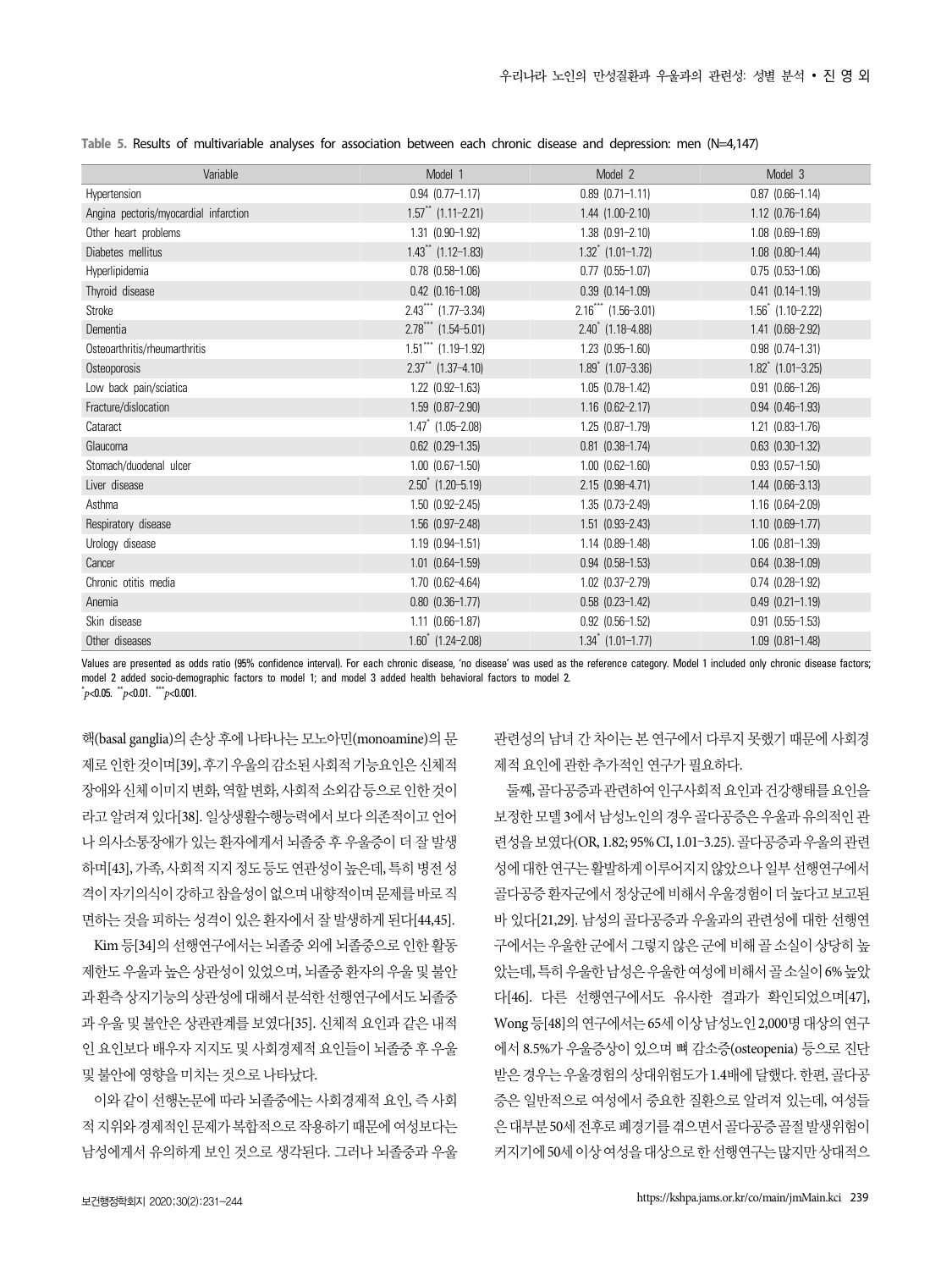| Variable                              | Model 1                      | Model 2                      | Model 3                              |
|---------------------------------------|------------------------------|------------------------------|--------------------------------------|
| Hypertension                          | $1.07$ $(0.91-1.26)$         | $0.94$ $(0.79 - 1.12)$       | $0.85$ $(0.69 - 1.04)$               |
| Angina pectoris/myocardial infarction | $1.05$ $(0.77-1.42)$         | $0.87$ $(0.64 - 1.20)$       | $0.82$ $(0.59 - 1.12)$               |
| Other heart problems                  | $1.15(0.88-1.50)$            | $1.15$ $(0.86-1.53)$         | $0.99$ $(0.73 - 1.34)$               |
| Diabetes mellitus                     | $1.33$ ** (1.11-1.58)        | $1.36$ ** $(1.12 - 1.65)$    | $1.14$ $(0.92 - 1.42)$               |
| Hyperlipidemia                        | $0.85$ $(0.71 - 1.03)$       | $0.96$ $(0.78-1.17)$         | $0.93$ $(0.75-1.15)$                 |
| Thyroid disease                       | $0.82$ $(0.55-1.23)$         | $0.92$ $(0.60 - 1.40)$       | $0.84$ $(0.55-1.29)$                 |
| Stroke                                | $1.82***$ $(1.37-2.40)$      | $1.77$ *** $(1.30 - 2.40)$   | $1.37$ $(0.99 - 1.89)$               |
| Dementia                              | $2.57***$ (1.55-4.24)        | $2.00^{\degree}$ (1.10-3.63) | $1.64$ $(0.91 - 2.96)$               |
| Osteoarthritis/rheumarthritis         | $1.09$ $(0.92 - 1.28)$       | $1.04$ $(0.88 - 1.24)$       | $0.88$ $(0.72 - 1.07)$               |
| <b>Osteoporosis</b>                   | $1.29$ ** (1.08-1.54)        | $1.28$ ** (1.07-1.54)        | $1.15(0.94-1.41)$                    |
| Low back pain/sciatica                | $1.04$ $(0.87-1.24)$         | $0.96$ $(0.79-1.15)$         | $0.83$ $(0.68-1.02)$                 |
| Fracture/dislocation                  | $3.23***$ (2.17-4.82)        | $2.57$ ** (1.67-3.97)        | $1.96$ <sup>**</sup> $(1.28 - 3.00)$ |
| Cataract                              | $1.34$ $(1.06 - 1.69)$       | $1.33$ $(1.05 - 1.70)$       | $1.29$ $(1.00-1.66)$                 |
| Glaucoma                              | $0.85$ $(0.51-1.42)$         | $0.79$ $(0.45 - 1.37)$       | $0.77$ $(0.46-1.30)$                 |
| Stomach/duodenal ulcer                | $1.22$ $(0.93 - 1.61)$       | $1.15$ $(0.86 - 1.54)$       | $0.92$ $(0.67-1.26)$                 |
| Liver disease                         | $0.76$ $(0.40-1.46)$         | $0.79$ $(0.39 - 1.61)$       | $0.73$ $(0.37-1.46)$                 |
| Asthma                                | $1.70^{\degree}$ (1.08-2.70) | $1.29$ $(0.85 - 1.95)$       | $1.14$ $(0.75 - 1.72)$               |
| Respiratory disease                   | $1.66$ $(0.74 - 3.74)$       | $1.50$ $(0.65 - 3.50)$       | $1.24$ $(0.58 - 2.62)$               |
| Urology disease                       | $1.54$ ** $(1.11 - 2.13)$    | $1.53$ $(1.08 - 2.16)$       | $1.30$ $(0.92 - 1.84)$               |
| Cancer                                | 1.34 (0.93-1.94)             | $1.37$ $(0.91 - 2.05)$       | $1.08$ $(0.72 - 1.62)$               |
| Chronic otitis media                  | $2.00$ $(1.00 - 3.99)$       | 1.70 (0.80-3.63)             | $1.77$ $(0.81 - 3.89)$               |
| Anemia                                | $1.52^*$ (1.06-2.18)         | 1.37 (0.95-1.98)             | $1.29$ $(0.88 - 1.90)$               |
| Skin disease                          | $1.13$ $(0.68-1.87)$         | $1.10$ $(0.66-1.82)$         | $1.02$ $(0.61 - 1.73)$               |
| Other diseases                        | $1.51***$ $(1.23-1.86)$      | $1.51***$ (1.21-1.88)        | $1.30^*$ (1.03-1.64)                 |

**Table 6.** Results of multivariable analyses for association between each chronic disease and depression: women (N=5,828)

Values are presented as odds ratio (95% confidence interval). For each chronic disease, 'no disease' was used as the reference category. Model 1 included only chronic disease factors; model 2 added socio-demographic factors to model 1; and model 3 added health behavioral factors to model 2.  $p<sub>0.05</sub>$ .  $p<sub>0.01</sub>$ .  $p<sub>0.001</sub>$ .

로 남성의 골다공증에 대한 연구에 대한 관심은 부족한 상황이다.

최근에 선진국을 중심으로 남성 골다공증에 대한 관심이 높아지고 있는데, 그 이유는 여성보다 상대적으로 많은 활동량, 남성 골절 빈도 의 증가 추세와 골절 후 높은 사망률 때문에, 비록 그 빈도는 여성보다 낮지만 남성의 골다공증에 대한 관리되어야 할 중요한 질환으로 인식 되고 있다[49]. 남성 골다공증의 약 60%는 비교적 원인이 명확한 이차 성 골다공증이며 그 원인으로는 흡연, 과도한 음주, 스테로이드 사용, 육체적 저활동 등이 밝혀졌으며, 이는 여성 골다공증과 비교하면 이 차성 골다공증의 빈도가 높은 수준으로 여성과 차이가 있다[47,50].

의사가 인지한 여성 골다공증 환자 중 골다공증 골절을 경험한 사 람은 11.2%였으나, 남성은 27.7%로 나타나 남성 골다공증 환자가 여 성에 비해 골다공증 골절에 취약한 것으로 나타났으며[51], 골다공증 으로 인한 대퇴골절 환자의 20%–30%가 1년 이내에 합병증으로 사망 하는데[52], 1년 이내 남성의 사망률을 30%로 여성의 17%에 비해 높 은 수준이다[53]. 하지만 의료기관에서 골다공증 검진율은 여성 골다 공증 환자의 수검률이 60%인 반면 남성 골다공증 환자는 18.4%에 불 과하며[54], 골다공증 유병자 중에서 본인의 골다공증을 인지 비율은

남성 7.6% (50대 7.8%, 60대 8.6%, 70세 이상 6.8%), 여성 37.8% (50대 36.7%, 60대 42.6%, 70세 이상 34.8%)이고, 치료를 받는 비율은 남성 5.7%, 여성 22.8%로 나타났다[55].

셋째로, 골절 · 탈골은 남성노인에서는 우울과의 관련성이 없었으 나 여성노인에서는 정상군에 비해 우울과의 관련성이 높고 통계적으 로 유의하였다(OR, 1.96; 95% CI, 1.28–3.00). 골절과 우울의 관련성에 대한 선행연구는 많지 않았으나 일부 선행연구에서 골절과 우울과의 관련성이 확인되었다. 골절 환자에게서 우울증 유병률이 높았으며 [56], 여성 골절 환자를 대상으로 한 코호트 연구에서는 65세 이상 여 성노인에게서 골절은 우울의 증가와 관련이 있었다[57]. 이는 노인들 은 골절되기 전에 이미 노화로 인한 신체기능이 저하되어 일상생활에 어려움을 겪고 있는데, 골절 후에는 수술부위의 더딘 회복속도와 통 증으로 일상생활의 회복에 많은 어려움이 있기 때문이며[58], 골절 및 관절손상으로 인한 활동제한이 우울상태에 영향을 주었기 때문이라 보인다[37]. 대퇴골절 수술 후 우울과 일상생활수행능력에는 음의 상 관관계가 있으며 우울정도가 낮을수록 일상생활수행능력이 높아진 다고 보고하였다[59]. 고관절 골절 환자의 우울에 대한 연구에서도 수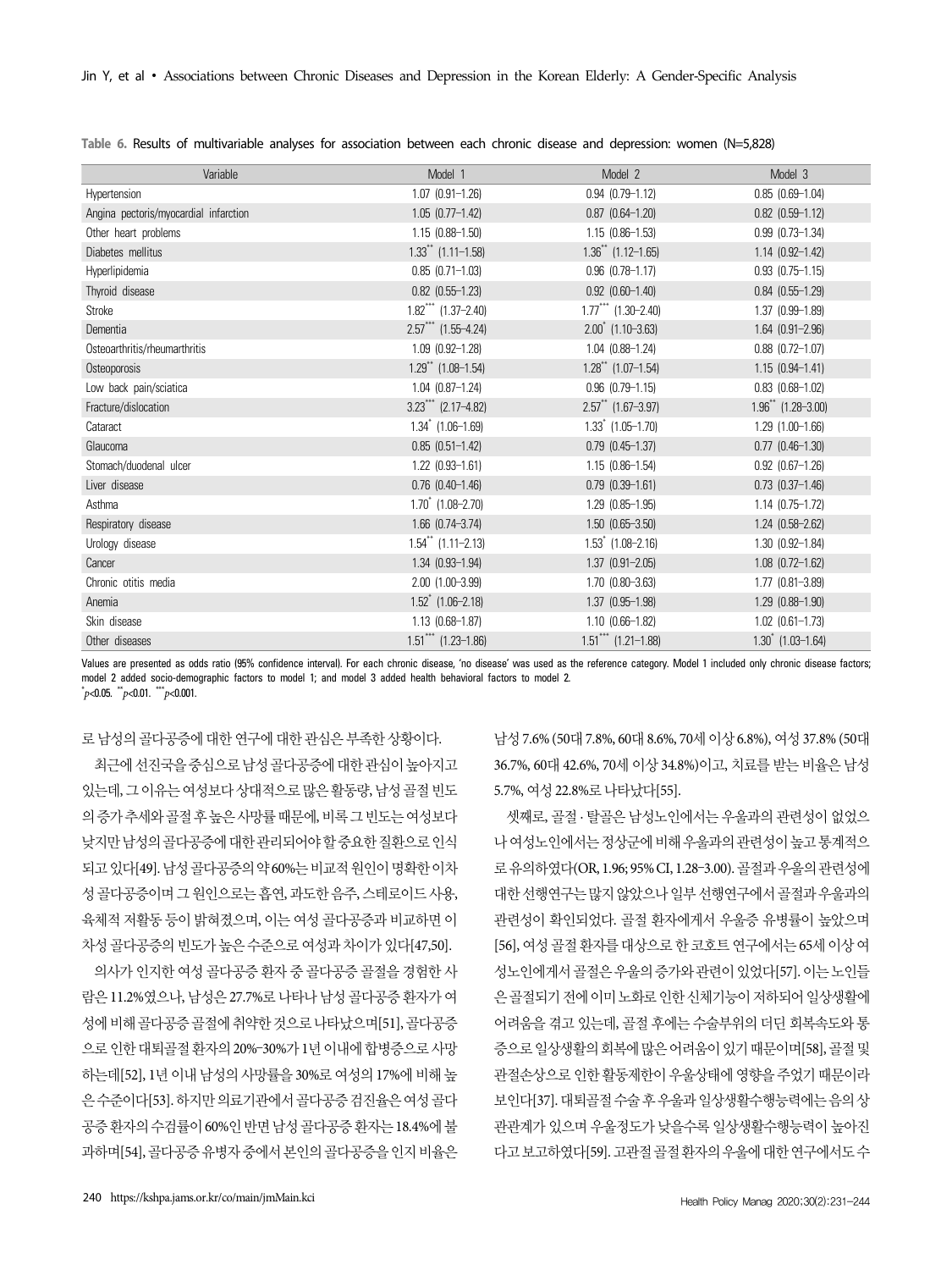술 3개월의 통증과 우울은 수술 회복상태를 나타내는 예측인자가 된 다고 보고하였다[60]. 하지만 반대로 우울이 골절의 중요한 위험인자 라는 연구결과도 있어 골절과 우울이 상호 간에 중요한 위험인자인 것으로 생각된다[45,61].

선행연구에서 고관절부 골절의 위험인자는 여성, 높은 일상생활 의 존도, 뇌혈관질환 등이었으며 여성은 폐경 후 골소실이 증가할 뿐만 아니라 남성과 비교하여 낙상성향이 높아 고관절부의 골절 발생이 증 가하였다[62]. 또한 여성은 남성보다 평균수명이 길어 전체 고관절부 골절의 75% 이상을 차지하기 때문에 조기 폐경, 갑상선기능항진증 등과 같은 호르몬 이상이 여성에서 골절 위험이 증가한다고 보고하였 다[63].

노년층 고관절부 골절의 90%는 단순 낙상과 관련이 있는 것을 알려 져 있으며, 낙상은 항고혈압제, 이뇨제 등의 약물이나 당뇨, 슬관절염, 뇌졸중 같은 동반질환, 미끄러짐 등 외인성 인자에 의해서 발생하기 때문에 골절 위험인자에 대한 분석을 통해 보다 나은 치료결과와 골 절예방, 관리에 대한 관심이 필요하다[62].

우울과 유의한 관련성이 있는 것으로 확인된 뇌졸중, 골다공증, 골 절 · 탈골의 공통점 중 하나는 질병으로 인한 신체기능 및 활동의 제한 이 수반된다는 점이다. 독립적으로 신체활동을 할 수 없는 상황은 중 요한 사회적 역할, 친숙한 역할, 직무역할에 필요한 일을 처리할 수 있 는 능력의 상실이며, 이런 역할수행을 통해 얻을 수 있는 만족감과 보 상의 기회마저 잃게 되는 것을 의미하기에, 이러한 만성질환으로 야 기된 일상생활활동의 어려움과 그로 인한 심리적 상실감, 경제활동 의 제한, 가족 등 타인에게 의지해야 하는 부분은 우울과 함께 노인의 삶의 질 저하에 영향을 줄 수 있을 것으로 보인다[64,65].

본 연구는 2014년 노인실태조사 원시자료를 이용한 연구로 자료원 의 특성에 따른 한계점은 다음과 같다.

첫째, 노인실태조사는 65세 이상 전국 노인의 대표성을 가진다는 점에서 큰 장점이 있으나 단면적 연구조사로 장기간의 노인의 만성질 환과 우울과 관련된 요인들의 관계를 명확히 설명하기에는 부족함이 있다. 하지만 2017년 조사결과까지 발표된 점을 고려해볼 때, 2014년 도와 2017년도 자료를 함께 사용함으로써 만성질환과 우울의 관련성 그리고 시간변화의 영향을 더욱 면밀히 살펴볼 수 있을 것이다.

둘째, 의학적 · 보건학적 목적 외에도 노인복지 등 다양한 목적의 수 행을 위해 수집된 노인실태조사 원시자료를 이용하였기 때문에 만성 질환을 보다 세분화하지 못한 한계가 있다. 향후 추가연구에서는 노 인실태조사 설문항목에 질환의 중증도, 통증, 활동제한, 스트레스 등 의 정보가 추가되거나 이러한 정보 등을 확인할 수 있는 노인을 대상 으로 한 전국규모의 다른 데이터원을 사용할 수 있다면 보다 심층적 인 연구가 가능할 것이다.

셋째, 관절염, 심장병, 뇌질환 등 만성질환의 치료에 사용되는 약물 이 우울과 관련되어 있다고 알려져 있으나 질환의 유병기간이나 약물 복용기간 등의 설문항목이 없어서 약물로 인한 우울의 영향에 대해서 는 구체적으로 고려하지 못한 한계점이 있다.

마지막으로, 평균수명이 증가함에 따라 노인으로 살아가는 기간이 길어지고 있어 75세나 80세를 기준으로 전기 노인과 후기 노인의 생 물학적, 사회적, 심리적 상태 발달에 차이가 있을 수 있다는 점이 고려 되지 못했다[66,67]. 보다 방대한 노인 대상 자료가 확보된다면 향후 추가연구를 시행하고자 한다.

그럼에도 불구하고 본 논문은 노인인구 전체를 대표할 수 있는 65 세 이상의 대규모 노인인구집단을 대상으로 다양한 혼란변수를 보정 한 상태에서 만성질환과 우울의 관련성을 고려한 남녀 연구라는 점에 서 기여성이 높다고 생각된다. 또한 연구의 결과를 통해 우리나라 남 성노인의 경우, 뇌졸중과 골다공증 환자군에서 여성노인은 골절 · 탈 골 및 사고 후유증 환자군에서 우울과의 관련성이 유의미하게 높아 이들 만성질환이 우울의 위험요인임을 확인할 수 있었다.

이는 정책적으로 만성질환 노인환자 중 우울의 조기발견 및 치료를 위해 특정 만성질환 진료 시 우울 선별검사 등 성별에 따른 노인의 만 성적 신체질환별 우울 등 정신질환에 대한 통합관리 및 치료시스템이 도입되어야 한다는 점을 제언한다. 특히 남성의 골다공증은 주로 흡 연, 과도한 음주, 스테로이드 사용 등이 원인으로 여성보다 높은 빈도 를 보이고 있고 여성의 골절은 노화로 인해 주로 발생하며, 이로 인해 일상생활의 어려움이 우울의 원인이 되는 것으로 보고되었다. 이와 관련하여 골다공증에 대한 교육이나 진단검사 활성화 등 정부의 통합 관리가 필요하다고 생각된다. 추가적으로, 노인의 우울에 영향을 주 는 만성질환, 인구사회적, 건강행태 위험요인에 대한 다각적이고 체 계화된 연구결과를 바탕으로 환자맞춤형 노인건강증진 및 노인복지 프로그램 개발이 필요하다는 점을 강조하고자 한다. 또한 만성질환 을 가진 노인뿐만 아니라 가족, 지역사회, 의료인 등을 대상으로 노인 우울증 관리의 중요성에 대한 교육과 홍보정책과 통합적 예방관리사 업을 통해 만성질환과 우울의 발생률을 효과적으로 낮출 수 있다면 가파르게 증가하고 있는 노인의료복지비의 효율적 운영이 가능하고 노인의 건강한 삶의 질 향상에도 기여할 수 있을 것이다. 마지막으로, 건강한 노년기 진입을 위해서 성별 전생애주기적 만성질환예방관리 프로그램과 시스템 구축이 마련되어야 한다. 만성질환에 이환되지 않도록 근거자료를 바탕으로 생활습관, 운동, 영양에 대한 교육이 성 별에 따라 이루어져야 할 것이다. 이는 국가적 개입도 중요한 부분이 지만 개인이 스스로 건강관리의 중요성을 인지하고 개개인이 실천할 수 있도록 건강유지에 대한 관심을 가지는 것이 필요할 것이다.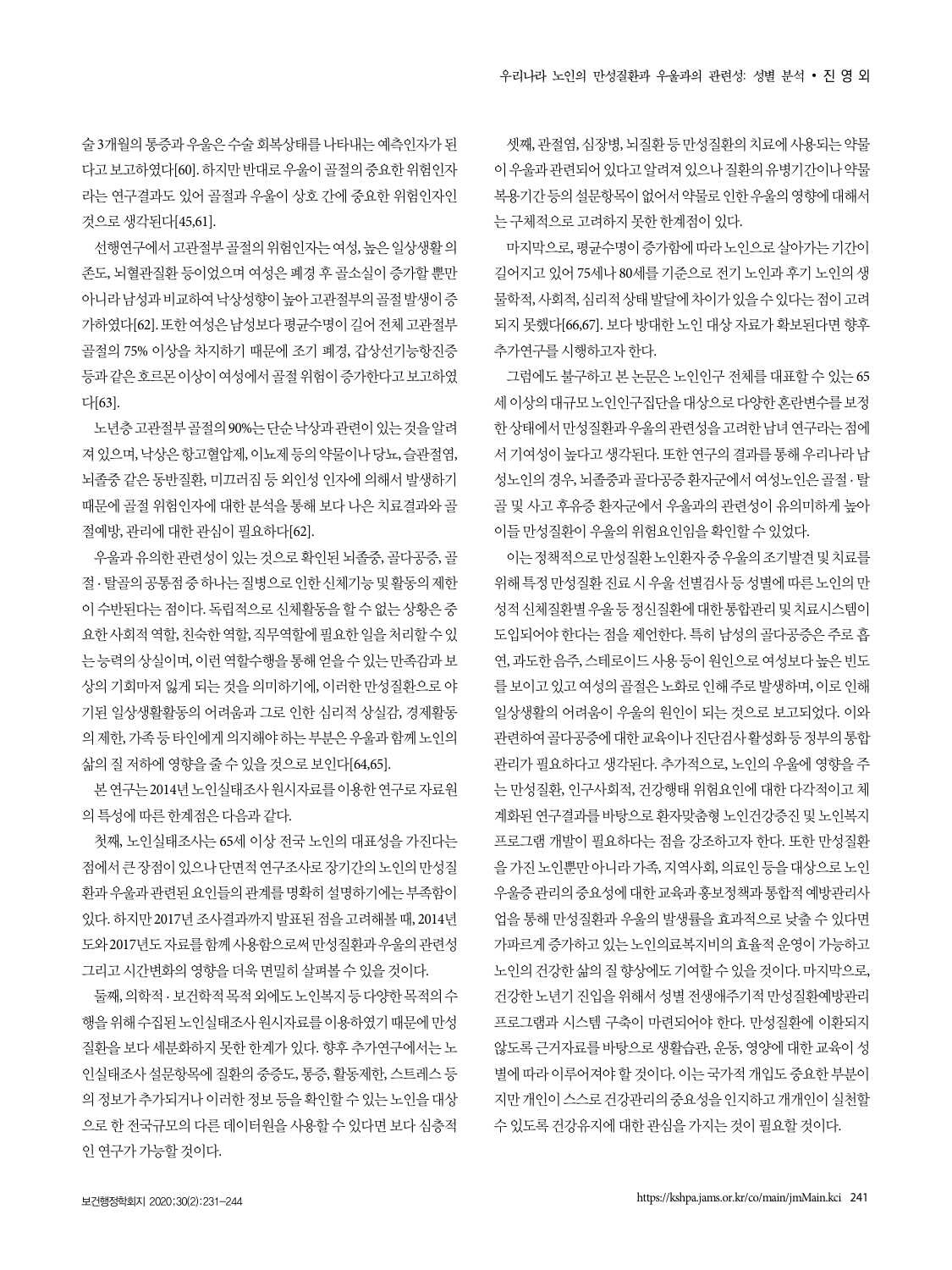# **ORCID**

Young Jin: https://orcid.org/0000-0003-4752-3039; Yongjae Lee: https://orcid.org/0000-0002-8677-3519; Tae Hyun Kim: https://orcid.org/0000-0003-1053-8958; Seungji Lim: https://orcid.org/0000-0001-5954-9629; Woojin Chung: https://orcid.org/0000-0003-2090-485

#### **REFERENCES**

- 1. Korean Statistical Information Service. 2017 Population and housing census [Internet]. Daejeon: Statistics Korea; 2007 [cited 2020 Feb 20]. Available from: http://kosis.kr/index/index.do.
- 2. Ministry of Health and Welfare. Elderly. Sejong: Ministry of Health and Welfare; 2008.
- 3. Korea Institute for Health and Social Affairs. Survey of living conditions and welfare needs of Korean elderly. Sejong: Korea Institute for Health and Social Affairs; 2014.
- 4. National Health Insurance Service. 2018 Statistics. Wonju: National Health Insurance Service; 2018.
- 5. Kim IJ, Suh MJ, Kim KS, Cho NO, Choi HJ. Predicting factors of post-stroke depression. J Korean Acad Adult Nurs 2000;12(1):147.
- 6. World Health Organization. The global burden of disease: 2004 update. Geneva: World Health Organization; 2008.
- 7. Schulz R, Drayer RA, Rollman BL. Depression as a risk factor for non-suicide mortality in the elderly. Biol Psychiatry 2002; 52(3):205-225. DOI: https://doi.org/10.1016/s0006-3223(02)01423-3.
- 8. Waern M, Rubenowitz E, Wilhelmson K. Predictors of suicide in the old elderly. Gerontology 2003;49(5):328-334. DOI: https://doi.org/10.1159/000071715.
- 9. Oh KO, Sung EO, Gang MH. Influencing factors on depression in elderly residing in the community. J Korean Acad Psychiatr Ment Health Nurs 2006;15(4):459-466.
- 10. House JS, Kahn RL, McLeod JD, Williams D. Measures and concepts of social support. In: Cohen S, Syme SL, editors. Social support and health. Orlando (FL): Academic Press; 1985. pp. 83-108.
- 11. Sohn SJ, Shin JH, Shin HY, Chung EK, Bum MS, Kweon SS. Assessment of depression and relates in rural elderly. Korean J Rural Med 2000;25(1):85-98.
- 12. Chou KL, Chi I. Prevalence and correlates of depression in Chinese oldest-old. Int J Geriatr Psychiatry 2005;20(1):41-50. DOI:

https://doi.org/10.1002/gps.1246.

- 13. Kim KJ, Pyo KS. An exploration of the arousing factors and the relaxing factors on depression among the old people. J Welf Aged 2008;39(39):111-144.
- 14. Song EK, Son YJ. Impact of body mass index and perceived health status on depression in elderly women living alone in the community. J Korean Acad Psychiatr Ment Health Nurs 2011; 20(4):376-385. DOI: https://doi.org/10.12934/jkpmhn.2011.20.4. 376.
- 15. Lim EJ. The relationship between depression, cognitive function and the instrumental activities of daily living of elderly women living alone. J Korea Acad Ind Coop Soc 2013;14(4):1849-1856. DOI: https://doi.org/10.5762/KAIS.2013.14.4.1849.
- 16. Song MS, Kim SK, Kim NC. Factors influencing depression among rural elders. J Korean Gerontol Nurs 2010;12(1):21-28.
- 17. Kang JS, Chung YS. The influences of physical health, cognitive symptom and nutritional status on the depression of the elderly dwelling in a big city. J Korean Acad Community Health Nurs 2008;19(3):378.
- 18. Ministry of Health and Welfare. The epidemiological survey of psychiatric illnesses in Korea. Sejong: Ministry of Health and Welfare; 2016.
- 19. Ko HN, Lee SS, Han HJ. The prevalence of depression and its related factors of the elderly in rural area. J Korean Acad Psychiatr Ment Health Nurs 2001;10:645-655.
- 20. Kim CG, Park S. Gender difference in risk factors for depression in community-dwelling elders. J Korean Acad Nurs 2012;42(1): 136-147. DOI: https://doi.org/10.4040/jkan.2012.42.1.136.
- 21. Choi R, Moon HJ, Hwang BD. The influence of chronic disease on the stress cognition, depression experience and suicide thoughts of the elderly. Korean J Health Serv Manag 2010;4(2):73-84.
- 22. Seo J, Choi B, Kim S, Lee H, Oh D. The relationship between multiple chronic diseases and depressive symptoms among middle-aged and elderly populations: results of a 2009 Korean community health survey of 156,747 participants. BMC Public Health 2017;17(1):844. DOI: https://doi.org/10.1186/s12889-017-4798-2.
- 23. Yesavage JA, Brink TL, Rose TL, Lum O, Huang V, Adey M, et al. Development and validation of a geriatric depression screening scale: a preliminary report. J Psychiatr Res 1982-1983;17(1):37-49. DOI: https://doi.org/10.1016/0022-3956(82)90033-4.
- 24. Cho MJ, Hahm BJ, Jhoo JH, Bae JN, Kwon JS. Prevalence of cognitive impairment and depressive symptoms among the elderly in an urban community. J Korean Neuropsychiatr Assoc 1998;37(2):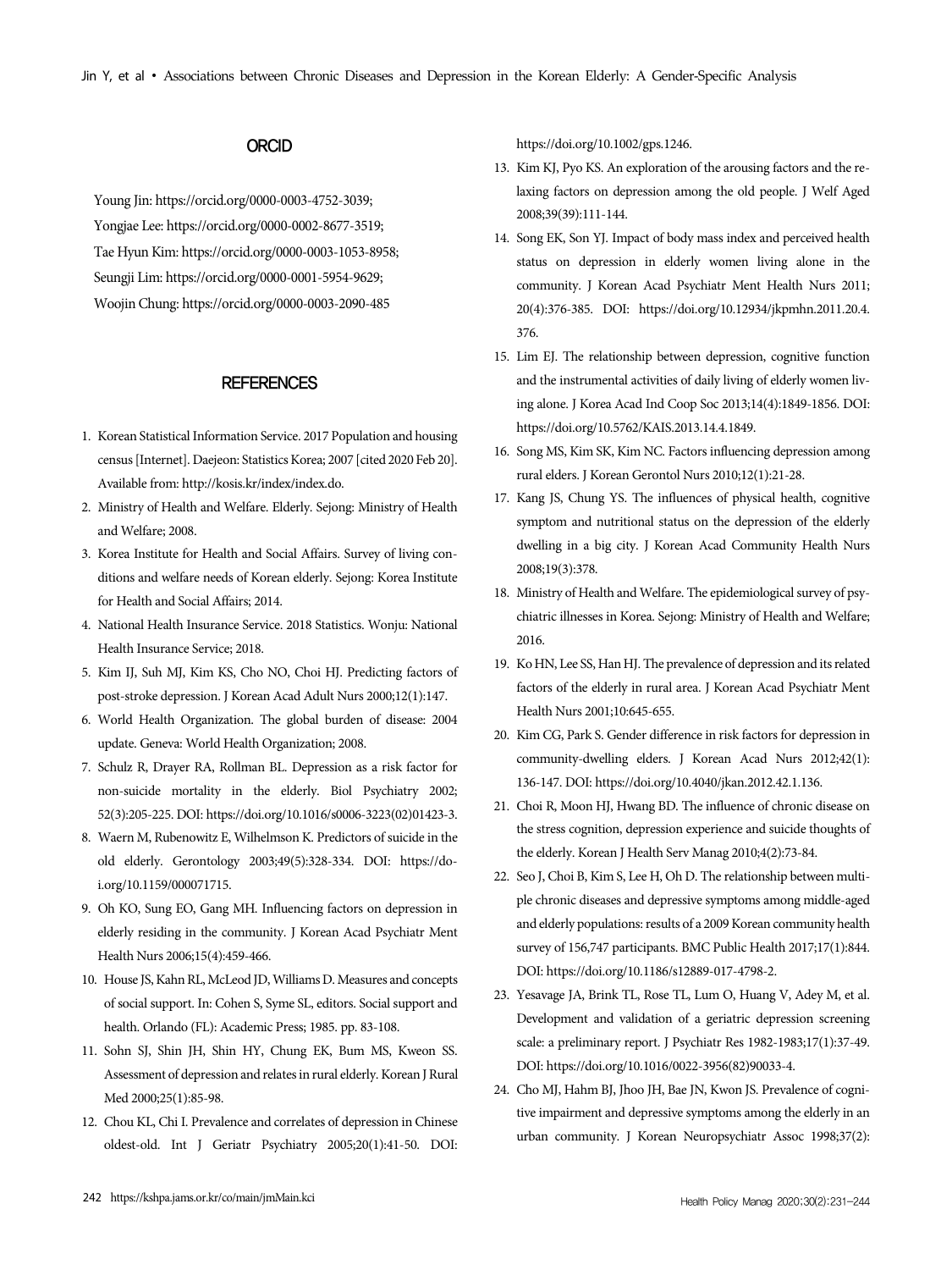352-362.

- 25. Olson SA; National Research Council; Division of Behavioral and Social Sciences and Education; Committee on Human-Systems Integration; Committee on the Role of Human Factors in Home Health Care. The role of human factors in home health care: workshop summary. Washington (DC): National Academies Press; 2010.
- 26. Centers for Disease Control and Prevention. Chronic diseases: the power to prevent, the call to control: at a glance. Atlanta (GA): Centers for Disease Control and Prevention; 2009.
- 27. World Health Organization. World report on ageing and health. Geneva: World Health Organization; 2015.
- 28. Park YS, Song JY. The moderating effect of social supports on the relationship between depression and satisfaction of life of the old man with a chronic disease. Korean J Soc Welf Educ 2012;17:79-96.
- 29. Choi R, Hwang BD. The relevance of chronic disease management and mental health. J Korea Acad Ind Coop Soc 2014;15(1):306-315.
- 30. Lim JH. The relationship among depressive symptoms and chronic diseases in the elderly. J Digit Converg 2014;12(6):481-490. DOI: https://doi.org/10.14400/JDC.2014.12.6.481.
- 31. Park YH, Suh EE. The risk of malnutrition, depression, and the perceived health status of older adults. J Korean Acad Nurs 2007;37(6): 941-948. DOI: https://doi.org/10.4040/jkan.2007.37.6.941.
- 32. Kim HK, Lee HJ, Park SM. Factors influencing quality of life in elderly women living alone. J Korean Gerontol Soc 2010;30(2):279-292.
- 33. Song MS, Kim NC, Lee DH. Factors related to depression and activities of daily living infielders with symptoms of depression. J Korean Gerontol Nurs 2008;10(1):20-26.
- 34. Kim J, Lee JA. Depression and health status in the elderly. J Korean Gerontol Soc 2010;30(4):1311-1327.
- 35. Jung JH. The relationships between depression, anxiety, and hemiplegic upper extremity function in stroke patients. J Rehabil Res 2012;16(4):317-340.
- 36. Trombly CA, Radomski MV, Trexel C, Burnet-Smith SE. Occupational therapy and achievement of self-identified goals by adults with acquired brain injury: phase II. Am J Occup Ther 2002;56(5):489-498. DOI: https://doi.org/10.5014/ajot.56.5.489.
- 37. Kim S, Chun Y. The effect of level of physical strength, depression, and daily lives on falling of the elders using senior center. J Sport Leis Stud 2010;39(2):1229-1358.
- 38. Gillen G, A. Burkhardt A. Stroke rehabilitation: a function-based approach. St. Louis (MO): Mosby; 2004.
- 39. Robinson RG, Starkstein SE. Current research in affective disorders following stroke. J Neuropsychiatry Clin Neurosci 1990;2(1):1-14.

DOI: https://doi.org/10.1176/jnp.2.1.1.

- 40. Astrom M, Adolfsson R, Asplund K. Major depression in stroke patients: a 3-year longitudinal study. Stroke 1993;24(7):976-982. DOI: https://doi.org/10.1161/01.str.24.7.976.
- 41. Kim S, Kim Y, Choi N, Seo D, Lee BC, Lee M. Suicidal ideation of patients in the acute stage of stroke. J Korean Neuropsychiatr Assoc 2001;40(2):243-252.
- 42. Bair MJ, Robinson RL, Katon W, Kroenke K. Depression and pain comorbidity: a literature review. Arch Intern Med 2003;163(20): 2433-2445. DOI: https://doi.org/10.1001/archinte.163.20.2433.
- 43. De Ryck A, Brouns R, Fransen E, Geurden M, van Gestel G, Wilssens I, et al. A prospective study on the prevalence and risk factors of poststroke depression. Cerebrovasc Dis Extra 2013;3(1):1-13. DOI: https://doi.org/10.1159/000345557.
- 44. Ouimet MA, Primeau F, Cole MG. Psychosocial risk factors in poststroke depression: a systematic review. Can J Psychiatry 2001;46(9): 819-828. DOI: https://doi.org/10.1177/070674370104600905.
- 45. Whyte EM, Mulsant BH. Post stroke depression: epidemiology, pathophysiology, and biological treatment. Biol Psychiatry 2002; 52(3):253-264. DOI: https://doi.org/10.1016/s0006-3223(02)01424-5.
- 46. Schweiger U, Weber B, Deuschle M, Heuser I. Lumbar bone mineral density in patients with major depression: evidence of increased bone loss at follow-up. Am J Psychiatry 2000;157(1):118-120. DOI: https://doi.org/10.1176/ajp.157.1.118.
- 47. Halbreich U, Rojansky N, Palter S, Hreshchyshyn M, Kreeger J, Bakhai Y, et al. Decreased bone mineral density in medicated psychiatric patients. Psychosom Med 1995;57(5):485-491. DOI: https://doi.org/10.1097/00006842-199509000-00011.
- 48. Wong SY, Lau EM, Lynn H, Leung PC, Woo J, Cummings SR, et al. Depression and bone mineral density: is there a relationship in elderly Asian men?: results from Mr. Os (Hong Kong). Osteoporos Int 2005;16(6):610-615. DOI: https://doi.org/10.1007/s00198-004-1730-2.
- 49. Khosla S, Amin S, Orwoll E. Osteoporosis in men. Endocr Rev 2008;29(4):441-464. DOI: https://doi.org/10.1210/er.2008-0002.
- 50. Peris P, Guanabens N, Monegal A, Suris X, Alvarez L, Martinez de Osaba MJ, et al. Aetiology and presenting symptoms in male osteoporosis. Br J Rheumatol 1995;34(10):936-941. DOI: https://doi.org/10.1093/rheumatology/34.10.936.
- 51. Jang S, Park C, Jang S, Yoon HK, Shin CS, Kim DY, et al. Medical service utilization with osteoporosis. Endocrinol Metab 2010;25(4): 326-339. DOI: https://doi.org/10.3803/EnM.2010.25.4.326.
- 52. Lee SR, Kim SR, Chung KH, Ko DO, Cho SH, Ha YC, et al. Mortality and activity after hip fracture: a prospective study. J Korean Orthop